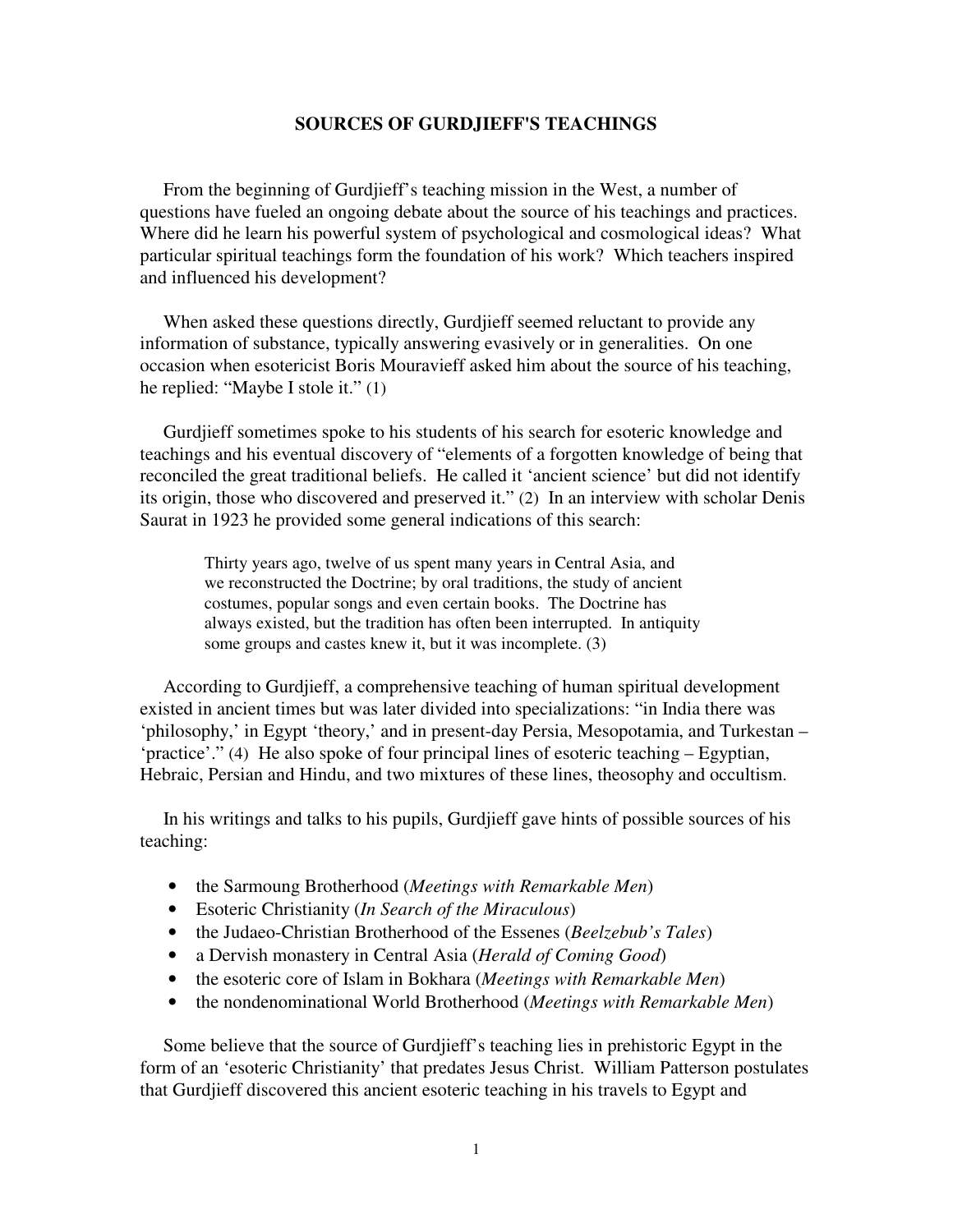Ethiopia but recognized that certain elements of a comprehensive spiritual teaching were missing. He made subsequent journeys to Central Asia, northern Siberia and other regions to unify and reformulate the fragments of the original teaching into a Fourth Way teaching suitable for modern times. (5)

 Gurdjieff emphasized that the knowledge he was imparting in his Fourth Way teachings was unlike any other system of spiritual ideas previously encountered in the West: "The teaching whose theory is here being set out is completely self-supporting and independent of other lines and it has been completely unknown to the present time." (6)

Four primary hypotheses have emerged concerning the origin of Gurdjieff's teaching:

- Gurdjieff constructed the System himself, synthesizing his own vision from the diverse schools of thought and ideas he absorbed during his research and travels.
- Gurdjieff drew primarily from one particular traditional spiritual teaching and modified the terminology so that it appeared to be his own.
- Gurdjieff combined his own findings with that of other specialists and spiritual seekers to produce a coherent composite body of teaching.
- Gurdjieff discovered an ancient school of esoteric wisdom, whose teachers sent him on a mission to the West to articulate their teachings in a language suitable for the modern world.

 The catalogue of suspected influences and sources for Gurdjieff's work is broad and impressive: Eastern Orthodox Christianity, the teachings of the Essenes, Gnosticism, Sufism, Buddhism, Hinduism, Pythagorean teachings, Theosophy, Rosicrucian teachings, shamanistic traditions of Asia and elsewhere, Jewish mystical teaching and the Kabbalah, Zoroastrianism, Neo-Platonism and Stoic teachings.

 Of those who argue that Gurdjieff's System is a synthesis of traditions, Boris Mouravieff distinguishes three strains in the Work: fragments of esoteric Christianity, certain Islamic traditions and Gurdjieff's own ideas. Biographer James Webb identifies two distinct aspects: "a definitely Oriental part, based largely on Buddhist thought with an admixture of Sufi lore; and a definitely Western part, founded on European occultism as derived from the Gnostics, Neo-Platonists, and Rosicrucians." (7)

 John Bennett found traces of these and many other traditions in Gurdjieff's System, but also identified many elements of the System which do not appear to be associated with any particular tradition  $(8)$ :

 Anyone who takes the trouble to examine his teaching and methods, can assign nearly every fragment to some known tradition. We can say that this theme came from the Greek Orthodox tradition, that theme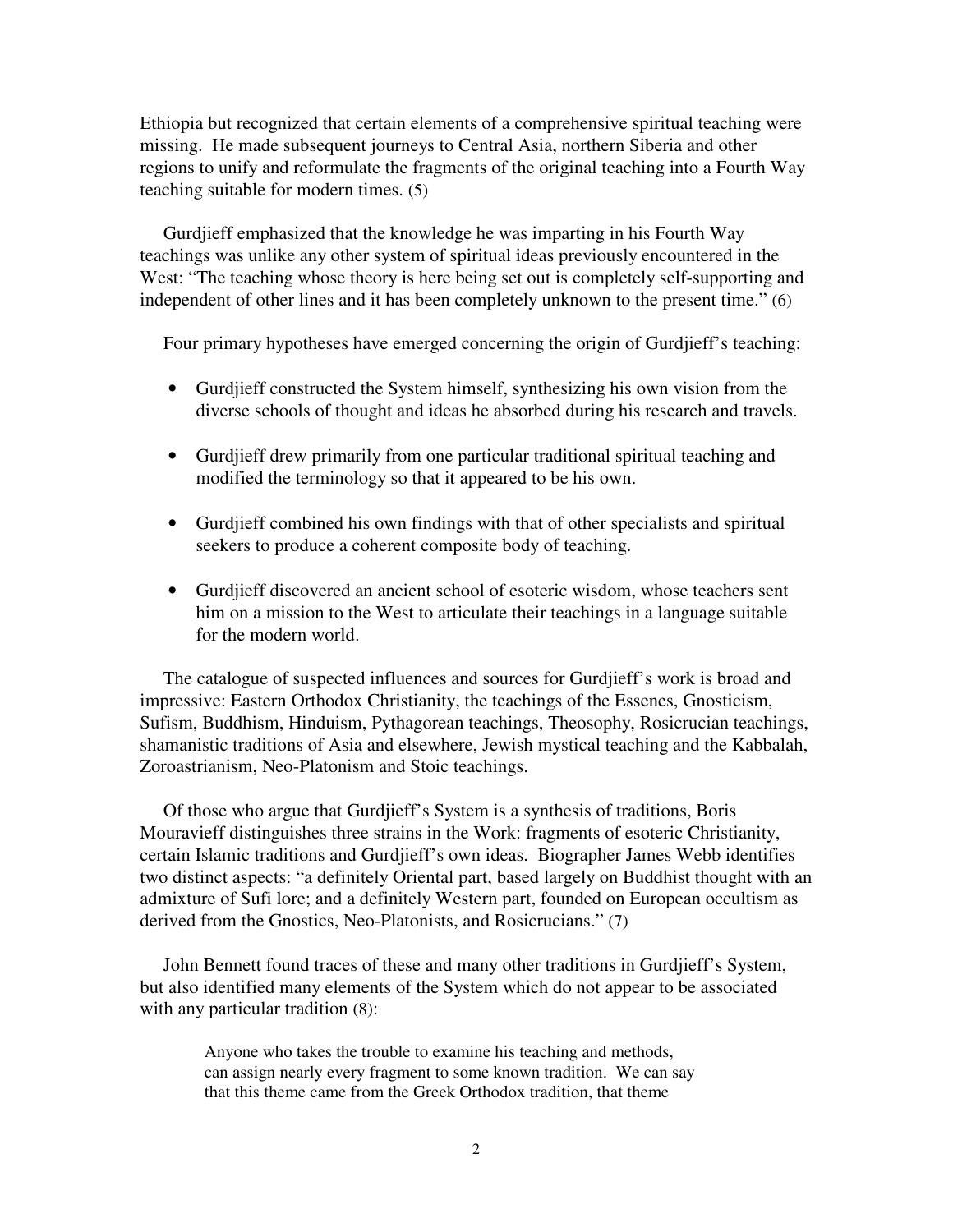came from an Assyrian or Babylonian tradition, another was clearly Muslim and connected with Sufism and even with this or that particular Sufi sect. One can say of others that they must have come from one or other of the branches of Buddhism. Again, there are indications that he took much from what is called the Western occult tradition, the Platonic and Rosicrucian tradition. But when one examines still more closely, we find that there is something that cannot be assigned to any known traditions. There are certain very important features of which one cannot find any trace in literature. (9)

 Professor Jacob Needleman concurs, noting that "Gurdjieff not only restated the ancient, perennial teachings in a language adapted to the modern mind, but also brought to these ancient principles something of such colossal originality that those who followed him detected in his teaching the signs of what in Western terminology may be designated a new revelation." (10) Needleman also maintains that it is unlikely we will ever know with certainty the source of Gurdjieff's teachings. And, biographer James Webb believes that any attempt to attribute them to any one particular religious tradition would be "futile." The issue is further complicated by the fact that the world's spiritual traditions have cross-fertilized over the centuries so that they share many common elements.

 Scholars and students of Gurdjieff have identified four seminal influences on his System: Christianity, Sufism, Eastern religions like Buddhism and Hinduism, and Western occult tradition. A careful examination of the tenets and practices of each of these spiritual traditions reveals many significant points of similarity with the teachings of Gurdjieff.

## **Christianity**

 Over the course of Gurdjieff's life, Christianity was an important influence. As a boy growing up in Armenia, Gurdjieff had an early exposure to Christianity as his primary education was entrusted to teachers at Kars Cathedral. As an adult, during his extensive search for ancient knowledge, Gurdjieff travelled to Mount Athos to study Christian mysticism, to Jerusalem in search of the mystery of the Essene brotherhood and to Abyssinia (Ethiopia) to explore the Coptic roots of Christianity. Significantly, at his death in 1949, it was Gurdjieff's wish that a high requiem mass be sung in the Alexandre Nevski Cathedral in Paris, and that he be buried at the Russian Orthodox cemetery in Avon.

 According to Boris Mouravieff, Gurdjieff's System can be traced historically from Egypt, Greece and Central Asia to the Eastern Orthodox Church. Gurdjieff, the son of a Greek father and an Armenian mother, was exposed as a youth to both the Greek and Armenian Christian Churches. John Bennett suggests that Gurdjieff's lifelong contact with the Eastern Orthodox Church – first through his parents and later in adulthood through contact with orthodox monks – fostered a strong sense of identification with that tradition which lasted until he died.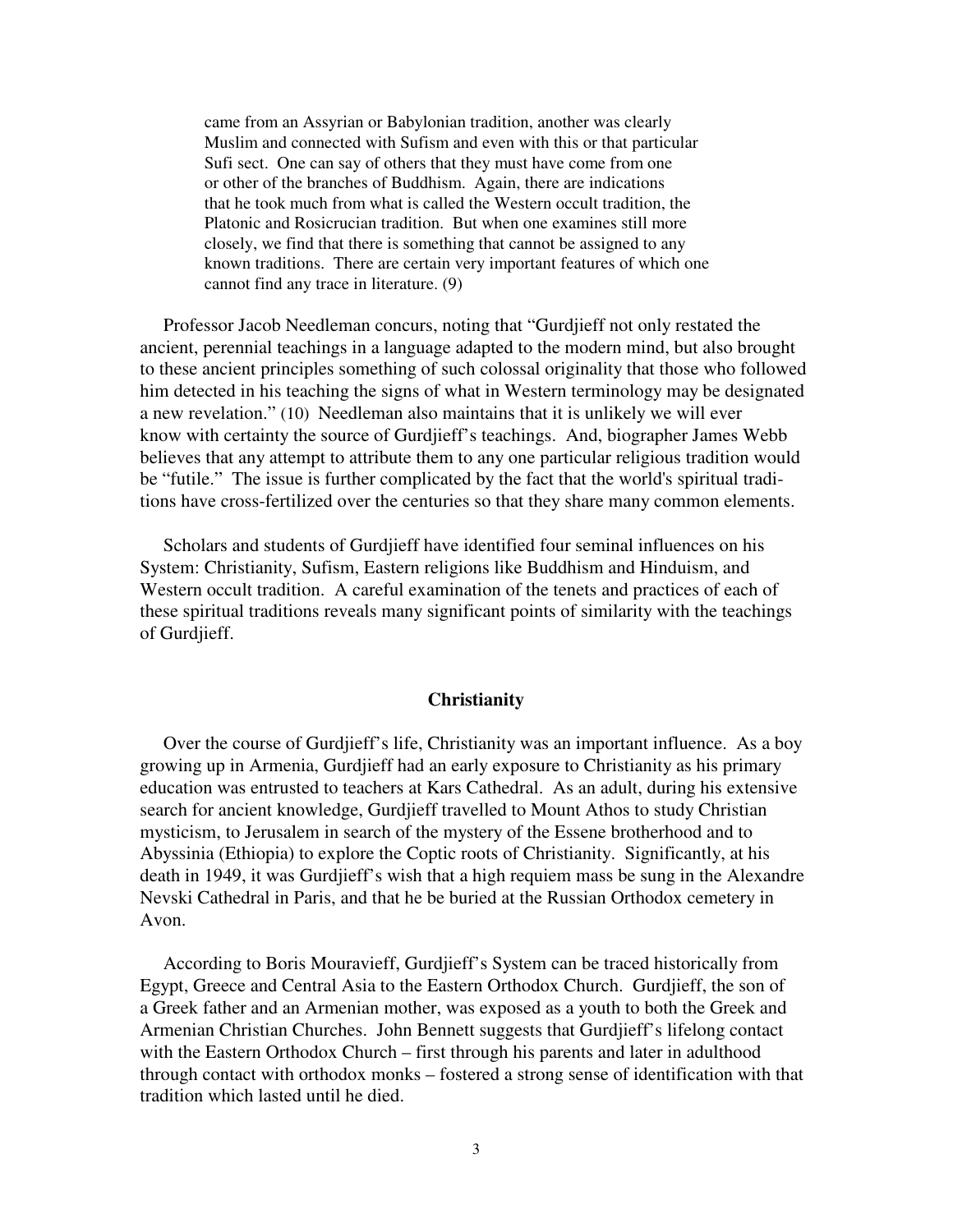Christian themes abound in Gurdjieff's System. In a conversation with Mouravieff in 1924, Gurdjieff stated that Christianity was the "ABC" of his teaching. (11) And in the prospectus of the Institute for the Harmonious Development of Man at the Prieuré, the stated aim of the Institute was to help pupils "to be able to be a Christian." In his book *Beelzebub's Tales* there are numerous references to Biblical themes and Christian doctrines, including the hierarchy of angels and archangels and the Biblical sequence of Creation, Fall, Redemption and Revelation. Jesus Christ is venerated as a 'Divine Teacher,' 'Sacred Individual' and 'Messenger from our Endlessness,' bringing a great message of hope and redemption for humanity.

 Gurdjieff's students recognized many similarities between Gurdjieff's teachings and Christian doctrine. The Gospels frequently refer to the idea of sleep and the necessity for watchfulness. Gurdjieff's process of achieving freedom from the tyranny of the personality is very closely related to the Christian notion of the importance of man being "born again" into a higher state after the death of his former self. In collaboration with Thomas de Hartmann, Gurdjieff composed musical pieces with Christian themes or titles, such as 'Hymn for Easter Thursday,' 'The Story of the Resurrection of Christ' and 'Hymn for Christmas Day.' In the course of teaching, Gurdjieff and many of his senior pupils made extensive use of texts, parables and proverbs from the Gospels. (12)

 A number of parallels between Gurdjieff's ideas and Eastern Orthodox devotional practices have been discovered in the texts of Bishop Theophan the Recluse. Scholar Robin Amis argues that Theophan's 19th century writings use "a detailed terminology that makes it incontestable that many of the special terms of the System were fully developed many decades before the births of Gurdjieff and Ouspensky." (13) Amis points to concepts and practices such as 'magnetic center,' 'self-remembering' and 'permanent center of gravity,' which Eastern Orthodox teachings and Gurdjieff's System share in common. Mouravieff also suggests that many of Gurdjieff's aphorisms may have originated from ancient esoteric texts preserved by the Eastern Orthodox Church.

 Gurdjieff had a theory about the origins of the teachings and practices of the Christian Church. He believed that over time the original teachings of Jesus Christ were badly distorted in their transmission by the Christian Church, but that a small group of initiates called the 'Brotherhood of the Essenes' (14) were secretly able to preserve them in their original form and subsequently transmit them to successive generations.

 Gurdjieff believed that the Essenes initiated Jesus and prepared him for his role as a teacher, and that the esoteric knowledge he received was essential to all that Jesus became and achieved while on earth. Some believe that the teachings of the Essenes were secretly transmitted to the early Gnostics. The Gnostics flourished throughout the eastern Mediterranean region in the first two centuries after the birth of Christ. The Gnostic teachings were more mystical and occult than the more theological doctrine of traditional Christians and their interpretations of the Scriptures more esoteric.

 Two of Gurdjieff's students, C. S. Nott and Margaret Anderson, claimed to have traced the roots of Gurdjieff's teachings to the Gnostics. They suggest that Gurdjieff's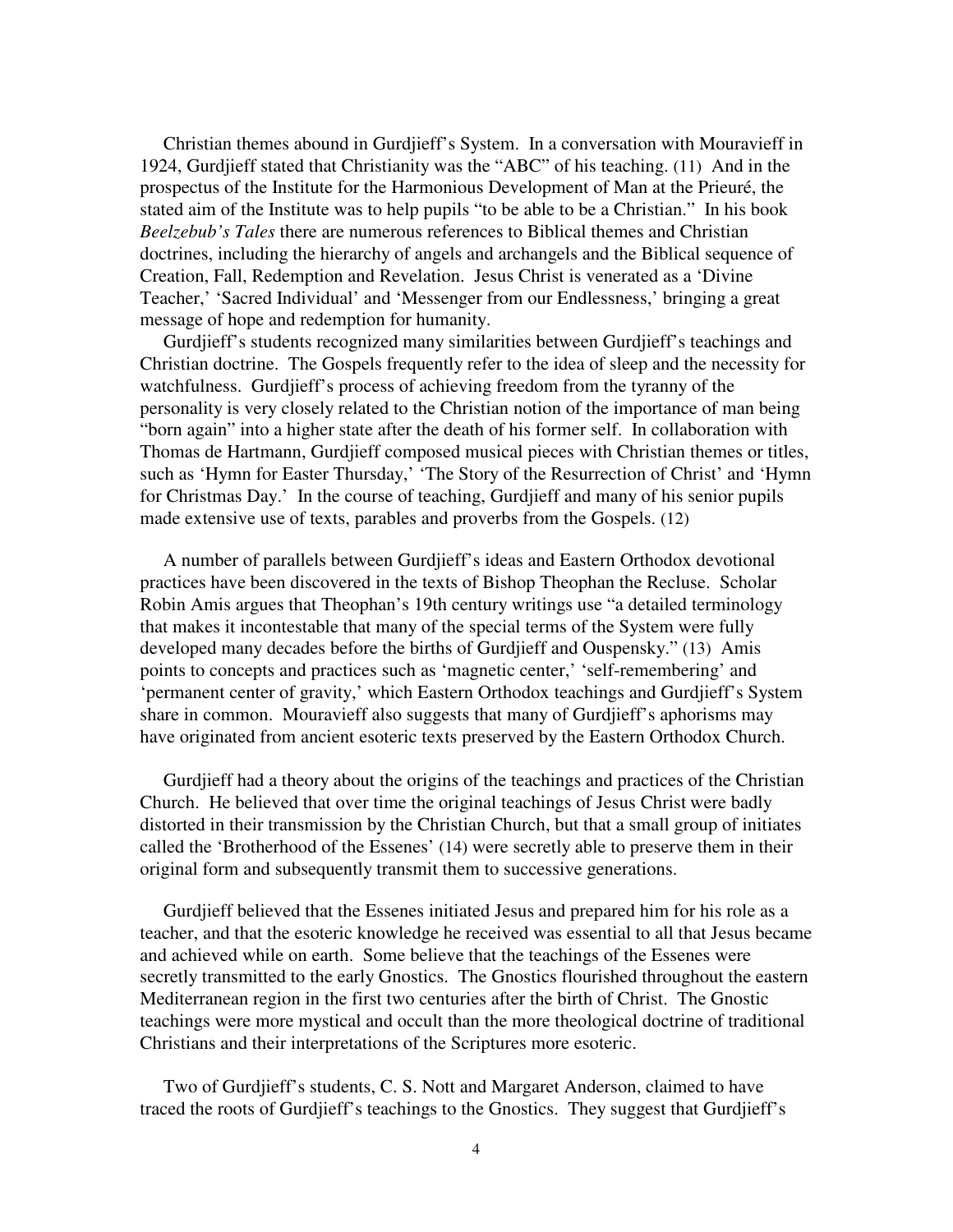System may have its origin in early Christianity, but that it better reflects the esoteric teachings of Jesus than the official Christian doctrine. When questioned by one of his Russian pupils about the relationship between his teachings and Christianity, Gurdjieff responded: "It would be necessary to talk a great deal and to talk for a long time in order to make clear what you understand by this term. But for the benefit of those who know already, I will say that, if you like, *this is esoteric Christianity*." (15)

Fourth Way author William Patterson offers an interpretation of Gurdjieff's words:

 This, however, does not mean that the Fourth Way *is* esoteric Christianity. Nor does it mean that contemporary Christianity is the basis, the root, of the Fourth Way. The teaching is linked with Christianity, but in the sense that the teaching predated the origin of Christianity as we historically know it. (16)

 Patterson's belief that Gurdjieff's System predates Christianity's Egyptian-Judaic heritage is consistent with Gurdjieff's teaching that the Christian Church, in its earliest and purest form, was a school of esoteric wisdom. Gurdjieff claimed that the basic principles of true Christian doctrine originated thousands of years before the birth of Jesus in ancient Egypt (17). Only certain aspects of the doctrine survived to historical times, having been preserved and transmitted in secret over millennia.

 Gurdjieff's theory about the origins of Christianity runs contrary to the established opinions of most scholars of religion, but is accepted as historically valid by certain esoteric schools. Gurdjieff regarded the deviation by the Christian Church from the original teachings of Christ as a regrettable development in the history of the religion, which he appeared to believe was a superior doctrine:

 If only the teaching of the Divine Jesus Christ were carried out in full conformity with its original, then the religion . . . founded on it would not only be the best of all existing religions, but even of all religions which may arise and exist in the future. (18)

## **Sufism**

 Gurdjieff was born and raised in a region of the world steeped in Islamic traditions and teachings. Although Gurdjieff made pilgrimages to Mecca and Medina during his travels, he was not attracted to orthodox Islam. In *Beelzebub's Tales* he wrote that Islam, like most organized religions, had deteriorated from its original impulse and no longer represented the heart of the teachings of the Prophet Mohammed. Gurdjieff believed that the esoteric teachings of Islam were "in Bokhara, where from the beginning the secret knowledge of Islam has been concentrated, this place having become its very centre and source." (19) John Bennett believes that Bokhara was associated with the Naqshbandi Sufis who had preserved the inner teachings of Islam in their original form.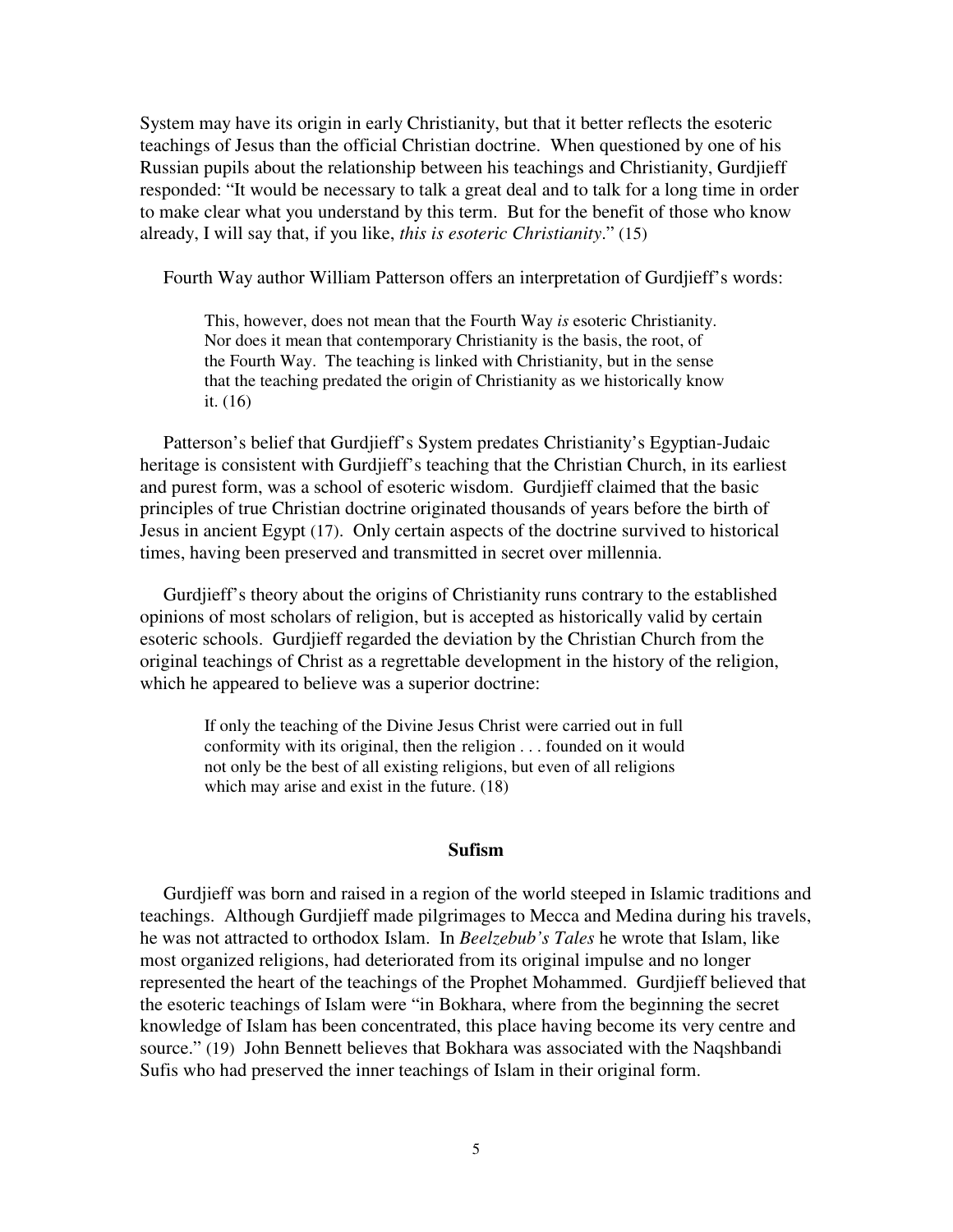There is no doubt that Gurdjieff was strongly influenced by Sufism. In his writings he made frequent reference to specific dervish orders and to Sufi spiritual ideas and practices. Although it has been difficult to verify the facts surrounding Gurdjieff's early research expeditions, scholar Anna Challenger is convinced that an inquiry into Sufism figured prominently during this period. (20)

 In a lecture to his students at the Prieuré in 1923, Gurdjieff described Sufism as a synthesis of the inner meaning of all religions. John Bennett, then a student at the Prieuré, reported that "in all Gurdjieff's lectures at the time, the Sufi origin of his teachings was unmistakable for anyone who had studied both." (21)

 In *The Teachers of Gurdjieff*, Rafael Lefort maintains that Gurdjieff studied under a succession of Sufi teachers, and from them received important training in the arts of carpet-weaving, calligraphy, carpentry, music and dancing. Lefort also posits that classical Sufi texts studied by Gurdjieff, like *The Walled Garden of Truth* by Hakim Sanai, became the basis for his own writings.

 Gurdjieff wrote that during his travels he had access to Sufi schools throughout the East and spent two years at a dervish monastery in Central Asia. John Bennett and others believe that the methods and exercises that Gurdjieff learned at these schools were later employed during his teaching mission in the West. There is considerable evidence to support this hypothesis:

- The close teacher-student relationship encouraged by Gurdjieff in which spiritual energy or *baraka* (22) is transferred from teacher to student is an important feature of Sufi teaching.
- Gurdjieff's role-playing and unconventional behaviour is much like the Sufi practice of the 'Path of Blame.'
- The practice of self-remembering and the use of breathing techniques in conjunction with mental exercises are common Sufi exercises.
- One of Gurdjieff's most famous exercises, the 'Stop Exercise,' is believed to have originated with the Mevlevi dervishes. (23)
- Gurdjieff taught the importance of service and sacrifice, which he called 'conscious labour and intentional suffering,' two ideas central to Sufi teaching.
- Group work is an essential feature of both Sufism and the Gurdjieff Work.
- Gurdjieff's students engaged in a combination of craft work, manual labour, gardening, construction, cleaning and animal husbandry, much like the work tasks of Sufi schools. Gurdjieff's assignment of kitchen duties to his pupils is similar to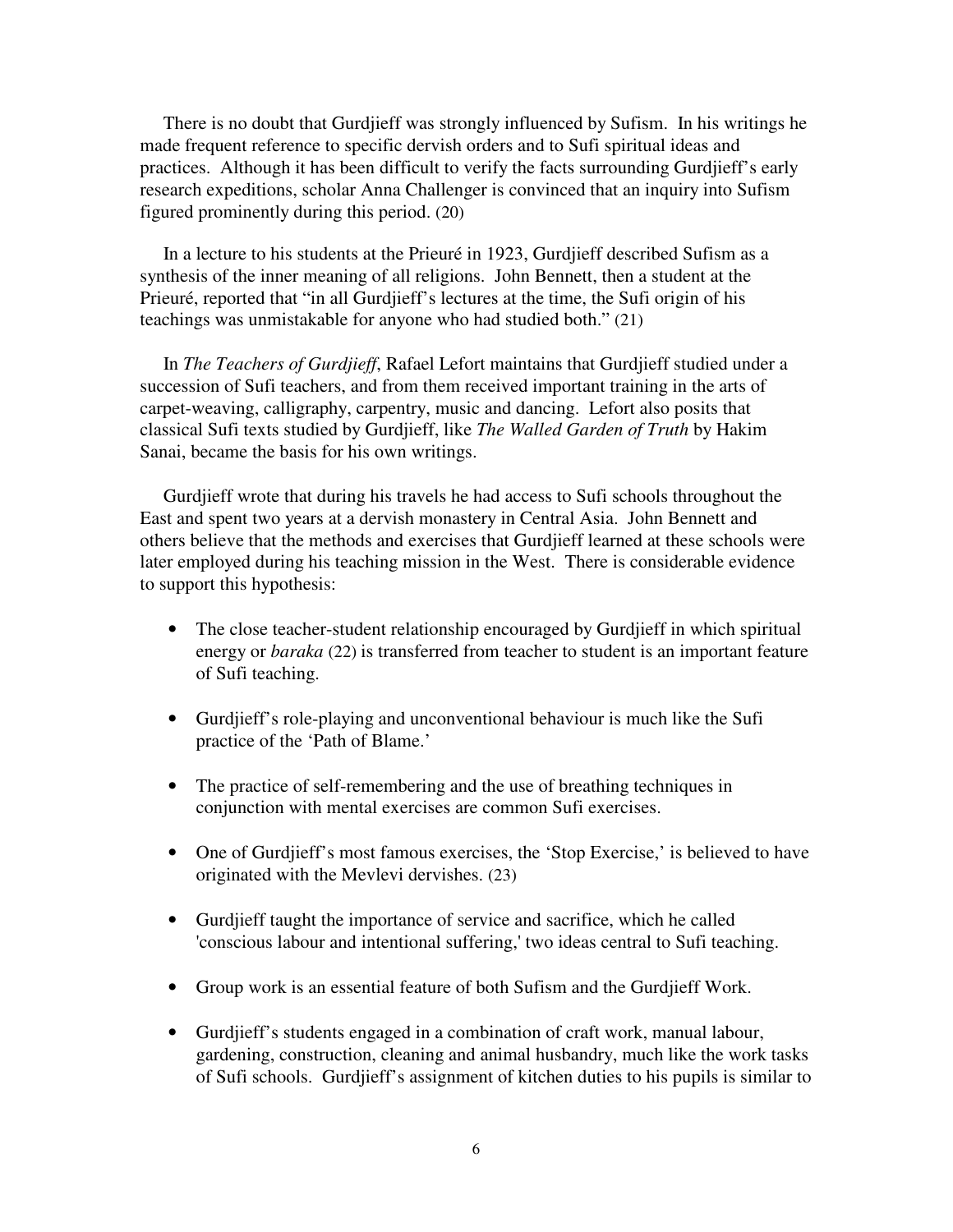the practices of certain dervish orders where each member must serve the community beginning with work in the kitchen.

- The ritual feasts, which were a signature of Gurdjieff's practical teachings, are common in Sufi communities throughout the East. And, according to John Bennett, Gurdjieff's ritual 'Toast of the Idiots' can be traced to ancient Sufi customs from Central Asia.
- Many of the musical pieces composed by Gurdjieff and Thomas de Hartmann have Sufi titles, such as 'Sayyid Song and Dance' and 'Sacred Reading from the Koran.' Gurdjieff incorporated a Persian dervish song in his ballet *The Struggle of the Magicians.*
- Many of the sacred gymnastics, dances and Movements that Gurdieff taught his students were clearly of Sufi origin. There is a striking similarity between some of Gurdjieff's movements and dervish rituals, movements from the Moslem prayer and the whirling or turning dances of the Mevlevi Sufis. (24)
- Gurdjieff's use of costumes for special ceremonies and public performances of the movements reflect traditional dervish practices.
- There is evidence that the name of the Sarmoung monastery may have a Sufi derivation. (25)
- The style and content of Gurdjieff's writings are reminiscent of traditional Eastern literature, especially Sufi teaching stories. (26)

 It is in his writings where the influence of Sufism on Gurdjieff is arguably the most evident. In *Beelzebub's Tales* and *Meetings with Remarkable Men*, Gurdjieff features traditional Sufi teaching stories such as 'The Transcaucasian Kurd and the Red Peppers' and dervish characters like Bogga-Eddin and Hadji-Asvatz-Troov. John Bennett proposes that the character Bogga-Eddin may be a concealed reference to the famous Sufi teacher Bahauddin Naqshband. The central character in *Beelzebub's Tales* is the archetypal 'Beelzebub' (27) whose grandson Hassein is similar in name to Hassan and Hussein, the grandsons of Mohammed. And, the name of another character in *Beelzebub's Tales*, Ashiata Shiemash, may have a Sufi derivation. (28)

 Gurdjieff's *Beelzebub's Tales* possesses a nonlinear multidimensional structure with an emphasis on humour, imagination and inversion of logic, features which echo the storytelling structure of many Sufi teaching tales:

 Akin to the structure of much Sufi literature, including the Koran, the format of *Beelzebub's Tales* is not linear; its stories are scattered throughout the whole of the work, rather than relayed in single episodes . . . Rather than building up in a concentric pattern, Beelzebub's tales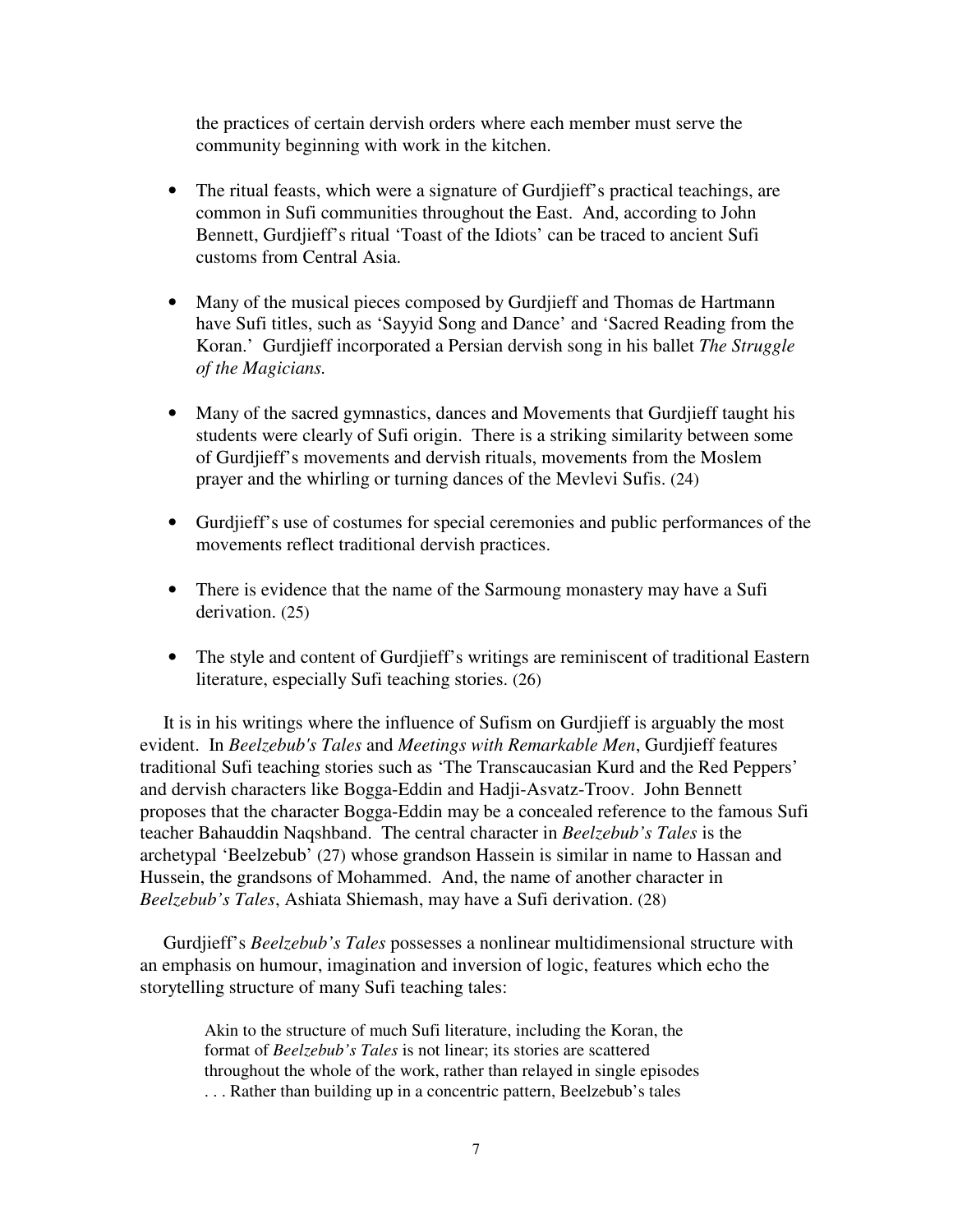meander in and out of one another, a thread being dropped at one point, picked up at another, dropped again, and resumed pages or chapters later. This non-linear narrative approach obviously demands more of the reader, requiring more attention and effort than would a straightforward narrative, and reminding us of another dimension that Gurdjieff's tales, the Koran, and much Islamic literature have in common -- that they are offered in the tradition of oral literature, intended for recitation in public and in groups. (29)

 One of the most interesting references in Gurdjieff's writings is to Mullah Nasr Eddin or Mulla Nasrudin, a traditional Middle Eastern teaching figure. Nasrudin plays the role of the 'wise fool' or 'master of paradox' in many Sufi tales and his stories contain profound spiritual teachings concealed beneath a lighthearted surface. (30) Gurdjieff's use of Nasrudin as a teaching figure parallels his appearance in Sufi teaching stories. In *Beelzebub's Tales* Nasrudin's role is that of insightful observer of human behaviour and the embodiment of practical counsel.

 John Bennett believed that Gurdjieff's System was strongly influenced by one particular branch of Sufism, the Naqshbandi Sufis. (31) Both the Naqshbandi Sufis and Gurdjieff refer to their studies as the 'Fourth Way,' and have many similar doctrines and techniques, including using the normal conditions of everyday life as a means of spiritual growth and aspiring to a balanced harmonious development.

 Contemporary Sufi teachers such as Murat Yagan and Idries Shah have also identified Sufism as the source of Gurdjieff's teachings. Yagan believes that Gurdjieff made contact with a perennial source of esoteric wisdom that has existed in the Caucasus Mountains for some twenty-six thousand years. He claims that this source transmitted esoteric teachings to the Khwajagan or Masters of Wisdom (32) who later inspired the Fourth Way teachings of the Naqshbandi Sufis: "Much of what developed into the northern tradition of Sufism, including the Fourth Way teachings inspired by Gurdjieff, is based upon the teachings of the Khwajagan." (33) Idries Shah concurs with this position:

 G.I. Gurdjieff left abundant clues to the Sufic origin of virtually every point in his 'system'; though it obviously belongs more specifically to the Khagjagan (Naqshbandi) form of the dervish teaching. In addition to the practices of 'the work,' such books as Gurdjieff's *Beelzebub* and *Meetings with Remarkable Men* abound with references, often semi-covert ones, to the Sufi system. (34)

 Gurdjieff and the Naqshbandi share another common feature: the forms in which they project their teachings are mutable – changing, appearing and disappearing as needed with the dictates of time and place. John Bennett and Anna Challenger have pointed out that Gurdjieff and the Naqshbandi Sufis both use shocks and surprises as techniques to awaken their students, and both considered the everyday suffering and challenges of human relationships to be integral to man's spiritual evolution.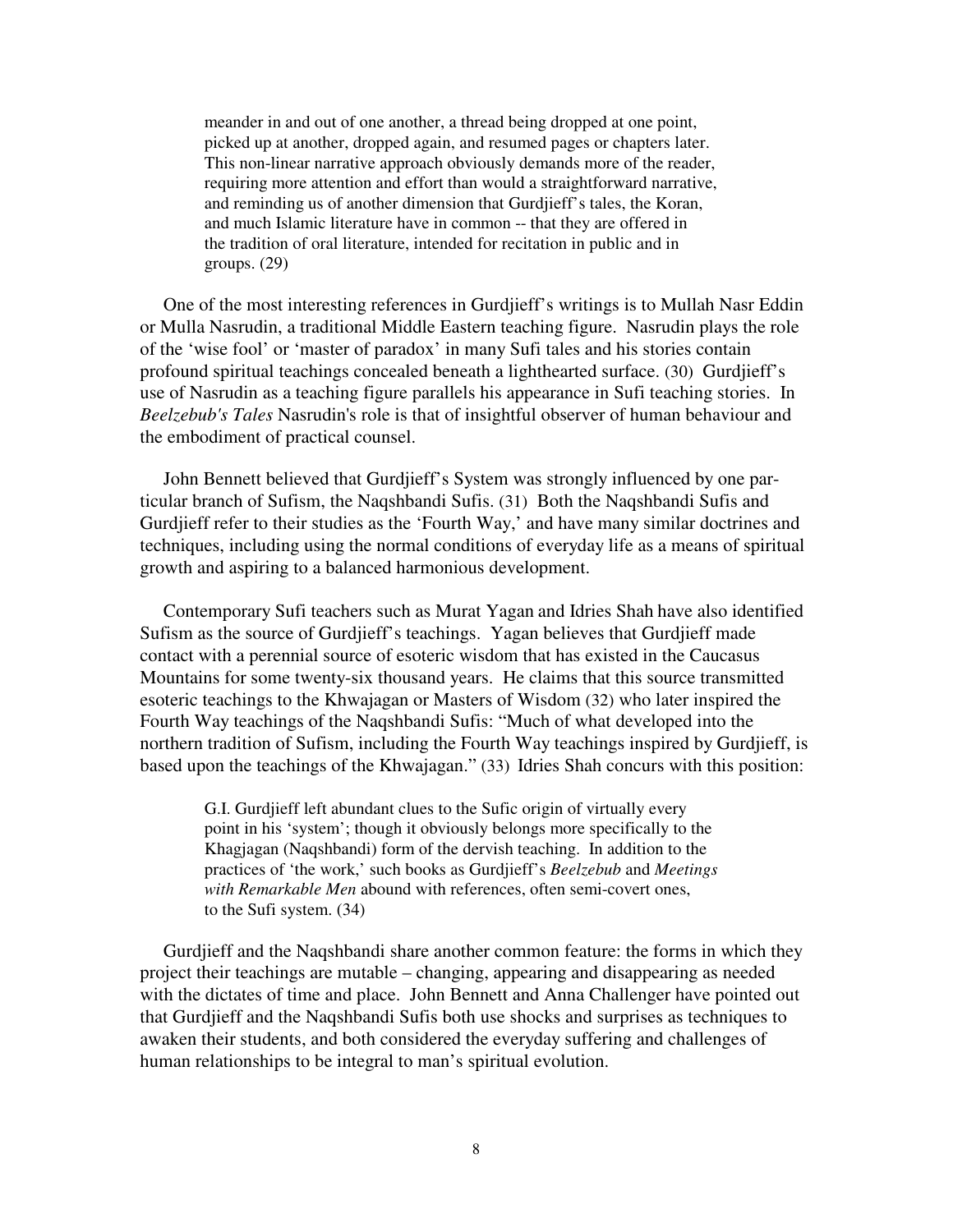John Bennett's research suggests that the Naqshbandi Sufis were connected with an 'Inner Circle of Humanity' responsible for the evolutionary development of the human race. Both Bennett and Murat Yagan believe that the Naqshbandi Sufis are the heirs to one of the esoteric schools directed by the 'Inner Circle' known as the Khwajagan or Masters of Wisdom, which flourished in Central Asia in the period 950-1450 ADE. Some scholars believe that Gurdjieff was accepted as a student of this school and was privy to their secret teachings:

 The Sufis in Afghanistan are closely connected with these People, but no one will tell an outsider anything more than that these monasteries exist. They say that the only outsider to have penetrated into the outer ring of monasteries was a Russian-Greek, George Gurdjieff, whose contacts en abled him to be accepted as a pupil . . . Said to have been trained by Bahaud din Nakshband, one of the "outer masters", Gurdjieff mastered some of the teachings and tried to teach them in the West. (35)

 That Gurdjieff made contact with this particular esoteric school has never been established conclusively. Bennett, for one, was not convinced that the 'Inner Circle' was anything more than an allegory, and that it was, in any event, not exclusively Islamic. Regardless, the concept of an Inner Circle of Humanity is central in both Sufi tradition and in Gurdjieff's Fourth Way teachings.

#### **Buddhism and Hinduism**

 During the course of Gurdjieff's travels he investigated the major religions of the East, including Buddhism and Hinduism. Around the turn of the 20th century Gurdjieff spent considerable time in Tibet, visiting and studying in monasteries there.

 Some of Gurdjieff's followers believed that he incorporated facets of Buddhism into his teaching. For the public demonstrations of sacred dances and Movements given in Paris and New York in 1924, Gurdjieff provided programme notes that indicated the source of some of the dances and rituals as being from Tibetan monasteries. Biographer James Webb believed the general thrust of Gurdjieff's teachings were similar to the Buddhist doctrine contained in esoteric texts such as the *Abhidamma*, though not nearly as sophisticated or complex. Certain specific ideas appear to have been borrowed by Gurdjieff from the esoteric Pali texts. (36)

 Gurdjieff's Fourth Way principle of a balanced and harmonious spiritual development echoes the Buddhist concept of the Middle Way. A notion similar to Gurdjieff's idea of 'higher bodies' attained through spiritual practices is found in both the Buddhist and Tantric teachings of India and Tibet. Perhaps the strongest correspondence is the similarity between Gurdjieff's method of self-observation and many forms of Buddhist meditation where the practitioner, observing a natural succession of fleeting thoughts, sensations and emotions, develops an awareness that identity is not fixed but rather changing and multi-faceted.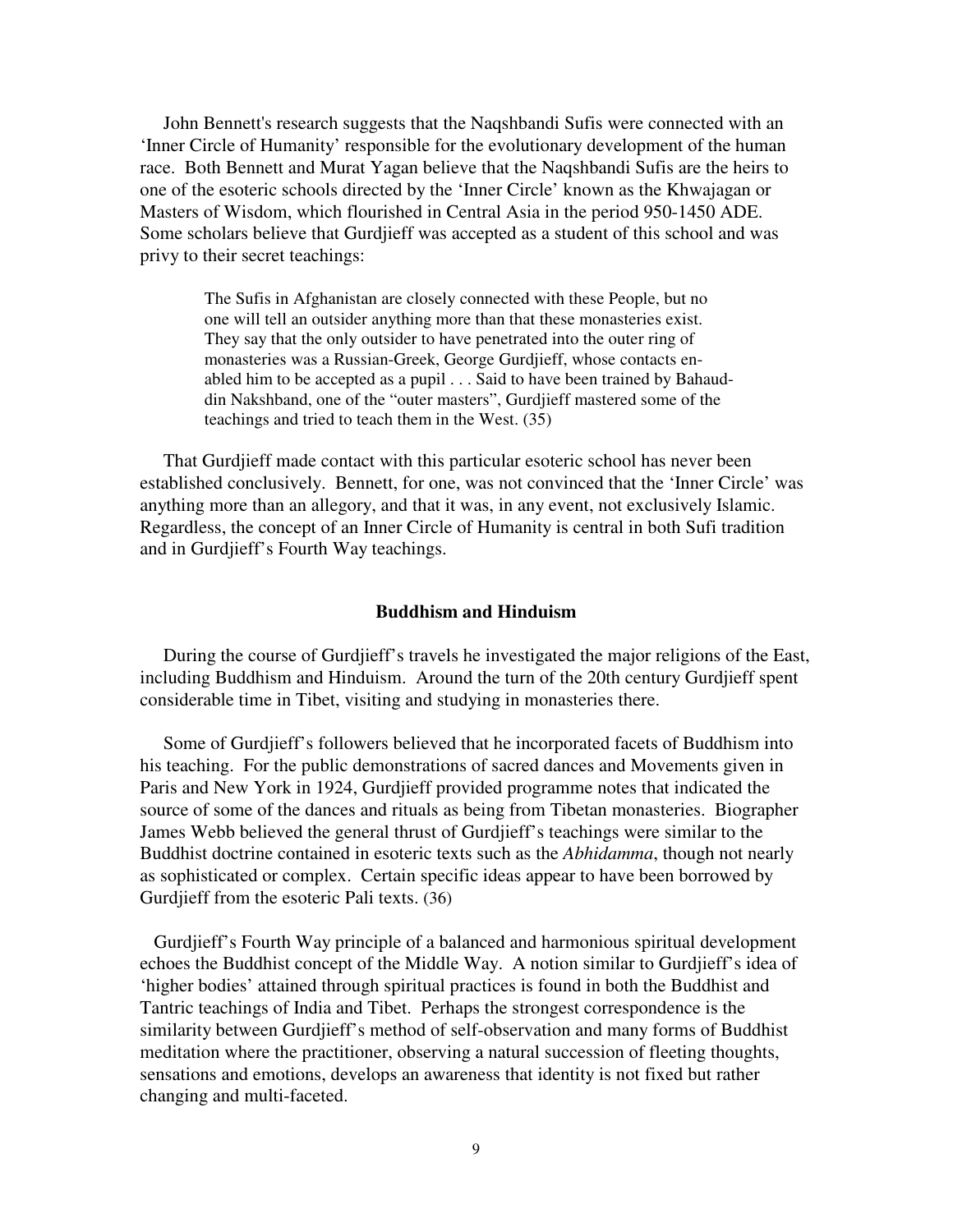Gurdjieff's use of shock, confrontation and role-playing bear a strong resemblance to the 'crazy wisdom' behaviour of certain Zen and Tibetan Buddhist teachers, as do a number of other routines and practices at Gurdjieff's Institute at the Prieuré:

 D.T. Suzuki's description of an irate Master of 'primitive' Zen equally well describes the inconsistent and combative character of Gurdjieff at Fontainebleau. In the Zen monastery physical labor is considered impor tant, a particular status is ascribed to those performing kitchen service, and there is constant sutra-reading, which does not require that the listeners grasp intellectually what they hear. Most interesting of all, the parallels between the routine of the Prieuré and the practice of the Zendo is the ritual of the bath . . . and several Zen masters have made symbolic use of the bath in their teaching. (37)

 During his journeys to the East, Gurdjieff learned a great deal about the traditional spiritual teachings of India, which appeared to have influenced his own teachings. (38) Gurdjieff was familiar with yoga postures and breathing techniques and taught his students similar exercises. Gurdjieff's concept of the seven centres of a human being appears similar to the yoga and tantric concept of the seven 'chakras.' A number of important ideas articulated by Gurdjieff are found in the Hindu *Upanishads*, including the hierarchical nature of materiality in the universe and the analogy of the 'owner, driver, horse and carriage' to the complete human being.

 Many of Gurdjieff's students have also noted the close relationship between his teaching of the 'Law of Three' and the idea of the three *gunas* found in Hindu philosophy, especially *Sankhya*, though some consider Gurdjieff's exposition of the Law of Three to be more sophisticated and complete.

 Buddhist and Hindu teachings penetrated much of the Asian continent and influenced the thinking of many medieval philosophers and spiritual teachers. Gurdjieff probably assimilated many Buddhist and Hindu ideas and practices in the course of his search for esoteric knowledge. It is likely he modified and adapted them for presentation to a modern Western audience.

## **Western Occult Tradition**

 The roots of the Western occult tradition have been traced to the esoteric teachings of ancient Egypt, the philosophical schools of Pythagoras and Plato, and the Gnostic teachings of early Christianity. In medieval Europe many of the ideas emanating from these original sources were synthesized and recast in the magical-occult language of the Rosicrucians and Freemasons.

 The Western occult tradition played a prominent role in metaphysical circles in the late 19th and early 20th centuries, and Gurdjieff was clearly familiar with these teachings.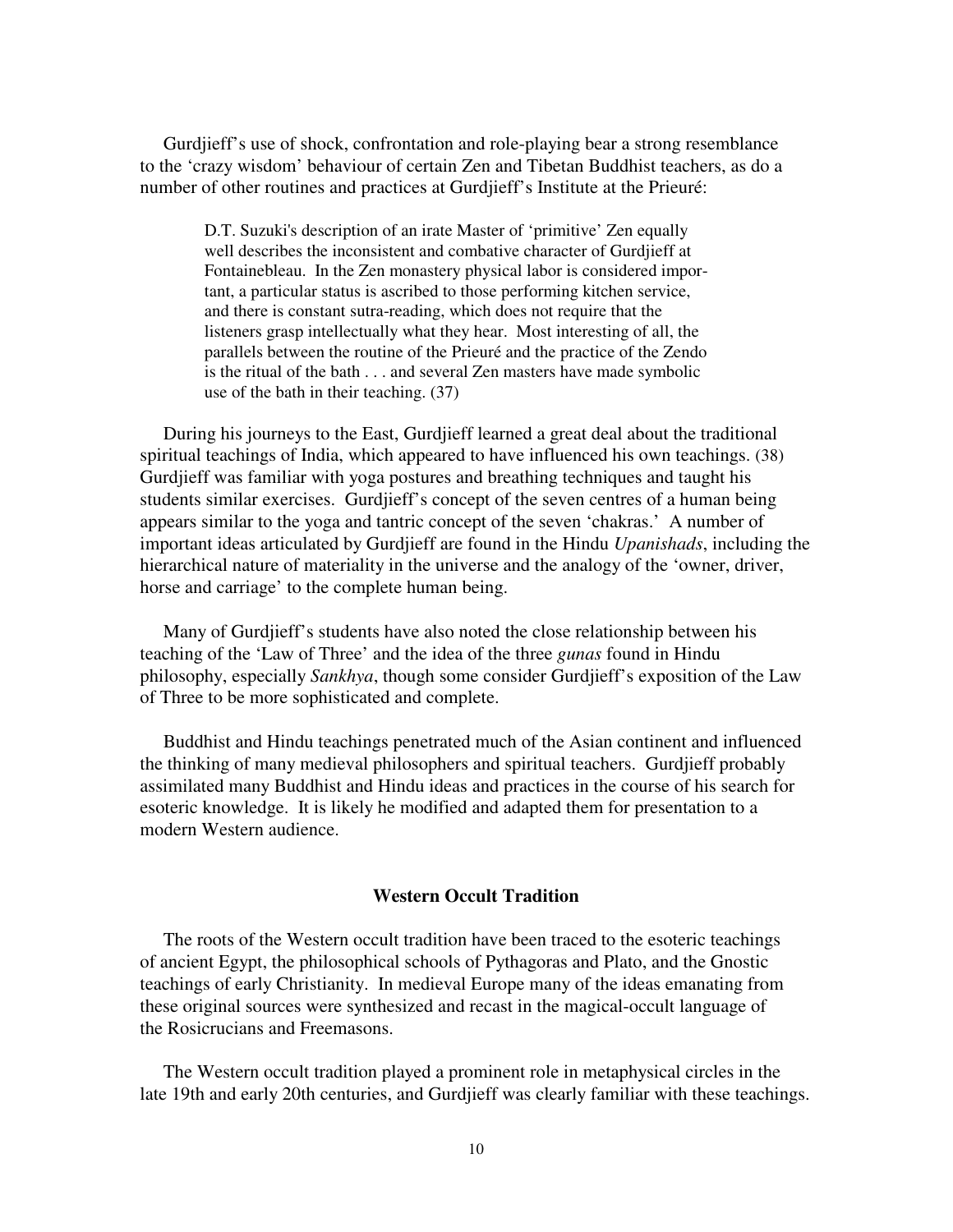But Gurdjieff had reservations about the usefulness of much of the occult teachings and practices of the time:

 There are two lines known in Europe, namely *theosophy* and so-called *Western occultism*, which have resulted from a mixture of the fundamental lines [Hebraic, Egyptian, Persian, Hindu]. Both lines bear in themselves grains of truth, but neither of them possess full knowledge and therefore attempts to bring them to a practical realization give only negative results. (39)

 Despite his misgivings, Gurdjieff employed the theosophical terms 'astral body,' 'mental body' and 'causal body' in his teachings. He viewed the use of occult language as appropriate to make certain ideas more accessible for his students.

 Gurdjieff's use of occult terminology applied primarily to his cosmological teachings, which he called 'the laws of world creation and world maintenance.' Attempts have been made by various researchers to identify the sources of his cosmological ideas. James Webb suggested that the writings of European philosophers of the Late Renaissance and Middle Ages, such as Francesco Giorgi and Robert Fludd, exerted a significant influence. Bennett found traces of Chaldean, Zoroastrian and esoteric Christian teachings in some aspects of Gurdjieff's cosmology and argues that Gurdjieff's 'Table of Hydrogens' was derived from Neoplatonic and Gnostic sources. Bennett ultimately concludes that Gurdjieff synthesized his cosmology from a number of sources.

 Number symbolism or 'mystical mathematics' was closely connected to three primary sources of Western occult tradition: Platonic, Neo-Platonic and Gnostic teachings. Much of Gurdjieff's cosmology is based on the symbolism of numbers and on this basis certain parallels with Western occult teachings can be identified:

- The 'Law of Three,' the concept that three forces are present in the formation of any given phenomenon, is a basic occult precept.
- Gurdjieff's terms 'carbon,' 'oxygen,' nitrogen' and 'hydrogen' can be equated with the four elements of earth, air, fire and water.
- The octave structure of Gurdjieff's 'Law of Seven' and 'Ray of Creation' is almost identical to the esoteric ideas of Pythagoras.
- Gurdjieff's idea of a hierarchy of substances ranging from the finest (Divine) to the coarsest (Matter) as embodied in his 'Table of Hydrogens' is similar to Plato's concept of the 'Great Chain of Being' in the *Timaeus*.
- Gurdjieff expressed the stages of human spiritual development in terms of the number progression 2, 3, 4, 5, 6 (duad, triad, quaternity, pentad and hexad) similar to the corresponding numerical and diagrammatic representations familiar to Western occultism.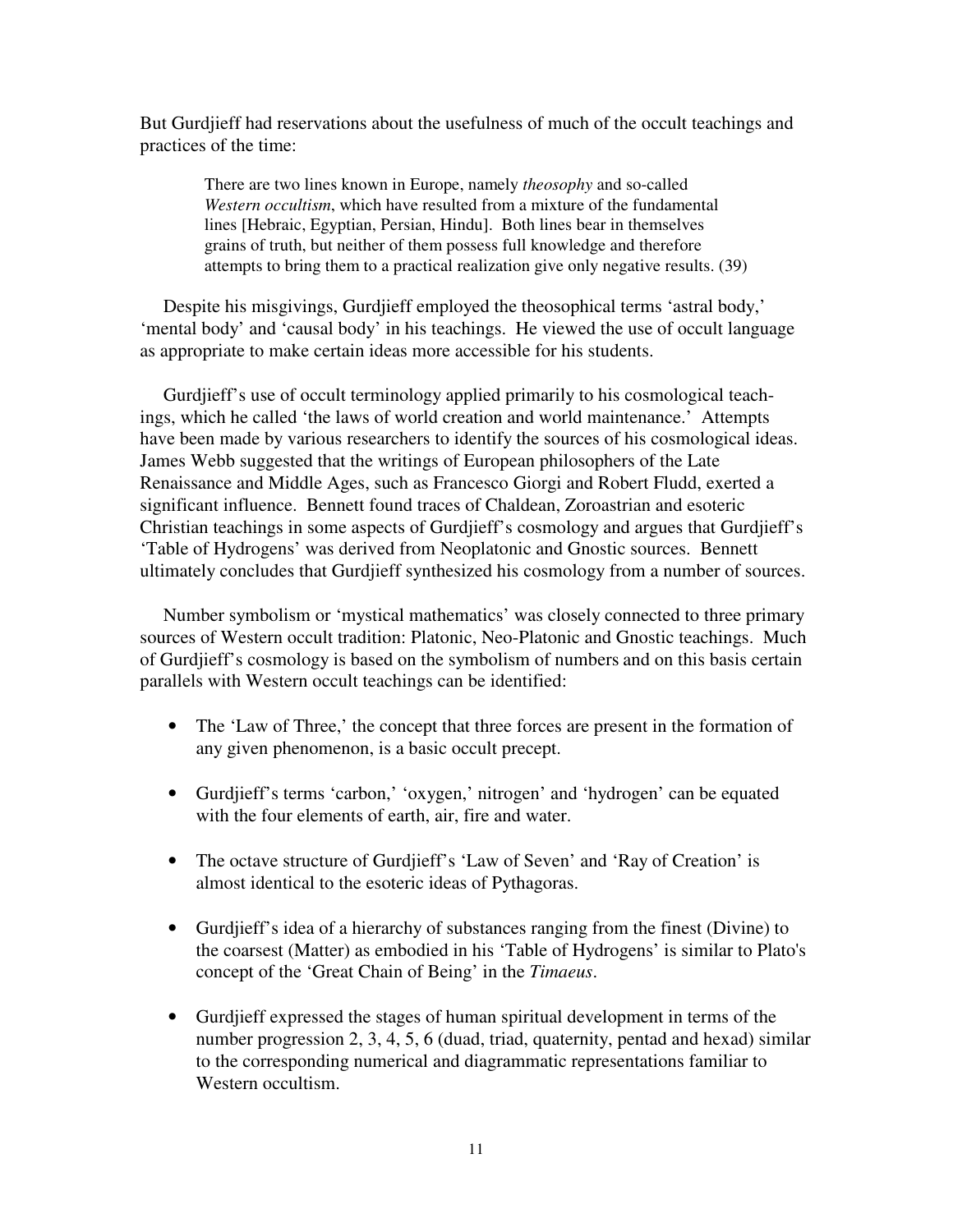Gurdjieff's theories concerning vibrations and musical octaves may also have been derived from Pythagorean sources. In *Meetings with Remarkable Men*, Gurdjieff indicated that he had conducted research into the effects of music and sound vibrations on human psychology and physiology, and it is apparent that he was familiar with the principles of Pythagorean harmony. Webb believes that Pythagorean principles were also the source of Gurdjieff's ideas about objective art, as both were based on common mathematical principles of proportion, which also informed Gurdjieff's numerology. Further, Gurdjieff's use of 'objective music' for healing of emotional and physical ailments is distinctly Pythagorean.

 However, there are clear differences between Gurdjieff's presentation of the Law of Octaves and the traditional articulation of this principle in Western occult teachings. John Bennett asserts that Gurdjieff deviated from these teachings in his emphasis on an appreciation of the significance of the intervals between certain notes of the octave.

 Gurdjieff placed great importance on the enneagram, which he claimed symbolized his cosmological teachings by integrating the Law of Three and Law of Seven. Bennett was unable to find any reference to the enneagram symbol in any Western occult tradition.

 Gurdjieff claimed that the enneagram was exclusive to his teaching: "This symbol cannot be met anywhere in the study of 'occultism,' either in books or in oral transmission." (40) James Webb disputes this statement and asserts that representations of the enneagram in various forms are to be found in European occult literature and drawings dating from the 17th century, including an illustration in *Arithmologia*, a work by the Jesuit scholar Athanasius Kircher in 1655. Other sources have also indicated that the enneagram was known in medieval times. (41)

 Webb believes that the enneagram is also closely linked to another esoteric diagram, the Kabbalistic 'Tree of Life.' The Tree of Life displays the descent of Divinity from the Godhead to Earth, which some have likened to Gurdjieff's 'Ray of Creation.' However, Webb argues that the Tree of Life is a much more complex and complete hieroglyph than either the enneagram or the Ray of Creation. Scholars like Z'ev ben Shimon Halevi have attempted, with limited success, to correlate Gurdjieff's use of the terms 'triad,' 'octave' and 'interval' with the Kabbalistic interpretation of the Tree of Life. Although Webb believes that there is a link between the Tree of Life and the enneagram, he questions the degree of correspondence.

 These scholarly disagreements highlight the difficulty in establishing with any degree of certainty the connection between Gurdjieff's cosmological ideas and Western occult traditions.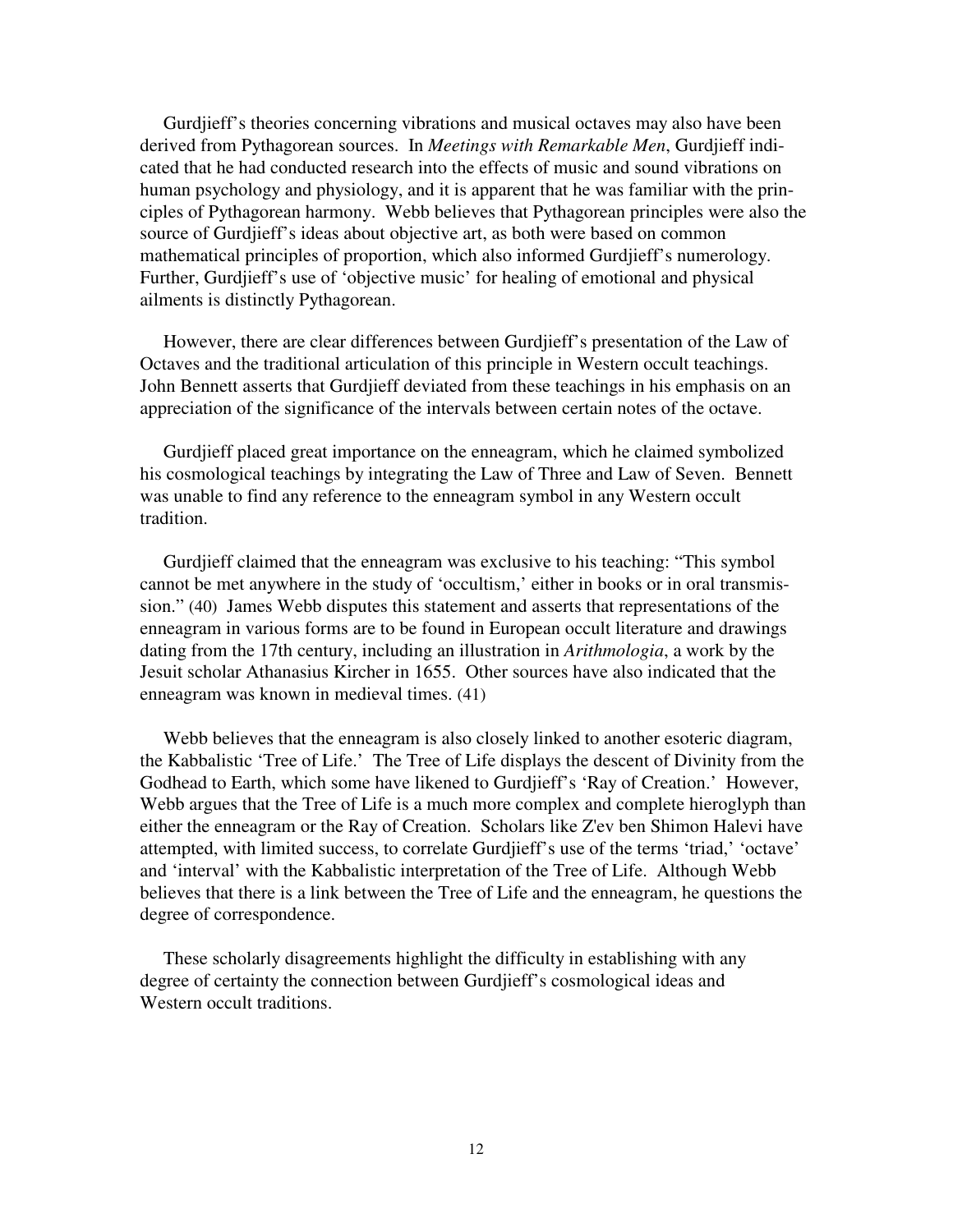# **Commentary**

 P.D. Ouspensky was once questioned whether he had ever attempted to find out the source of Gurdjieff's teachings:

 "Did you ever ask Gurdjieff about the origins of the System?" "We all asked him about 10 times a day, and every time the answer was different." "Did you ask Gurdjieff why he always gave different answers?" "Yes." "What did he say?" "He said he never gave different answers." (42)

 Gurdjieff's seemingly flippant response may conceal a revealing truth: the system of knowledge that he transmitted to his students contains elements from virtually all of the world's spiritual traditions: "Echoes, resemblances, and correspondences with things in Gurdjieff's teaching can be found in all the traditions, but this does not mean that he simply appropriated convenient aspects." (43) Although the evidence suggests that Christianity and Sufism inspired many of the ideas in Gurdjieff's Work, other religious traditions also clearly played significant roles in the development of his system. (44)

 In order to understand the origin of Gurdjieff's teachings it is helpful to distinguish between two levels of traditional religion: the exoteric and the esoteric. In a talk to his students Gurdjieff clarified the distinction between the exoteric or outer component of a spiritual teaching and the essential esoteric or inner dynamic:

 This difference [in religions] is only apparent . . . and this contradiction arises from several factors. People who judge a religion in this way have not penetrated the essence of the teaching, and their judgments are bound to be superficial. Religions are actually like mathematics: it is the elemen tary part, the most exoteric, that is offered to the masses, and this elemen tary part differs according to the religion. It is because a Messiah or Messenger from Above appears among people who differ in language, philosophical outlook, character, fundamental mentality, and many other temporal aspects, that he has to adapt to the times and choose an appropriate way to accomplish his task. (45)

 A study of the inner teachings of the world's great religions reveals that the closer one comes to the core of each doctrine – the esoteric heart – the more that one religion begins to resemble the other. In Gurdjieff's apt analogy "the ways that lead to the cognition of unity approach it like the radii of a circle moving towards the center; the closer they come to the center, the closer they approach one another." (46) It is likely that this esoteric component of religion was the real source of Gurdjieff's knowledge. This living core of wisdom is not confined to any one spiritual tradition but is present at the heart of all of the world's spiritual teachings: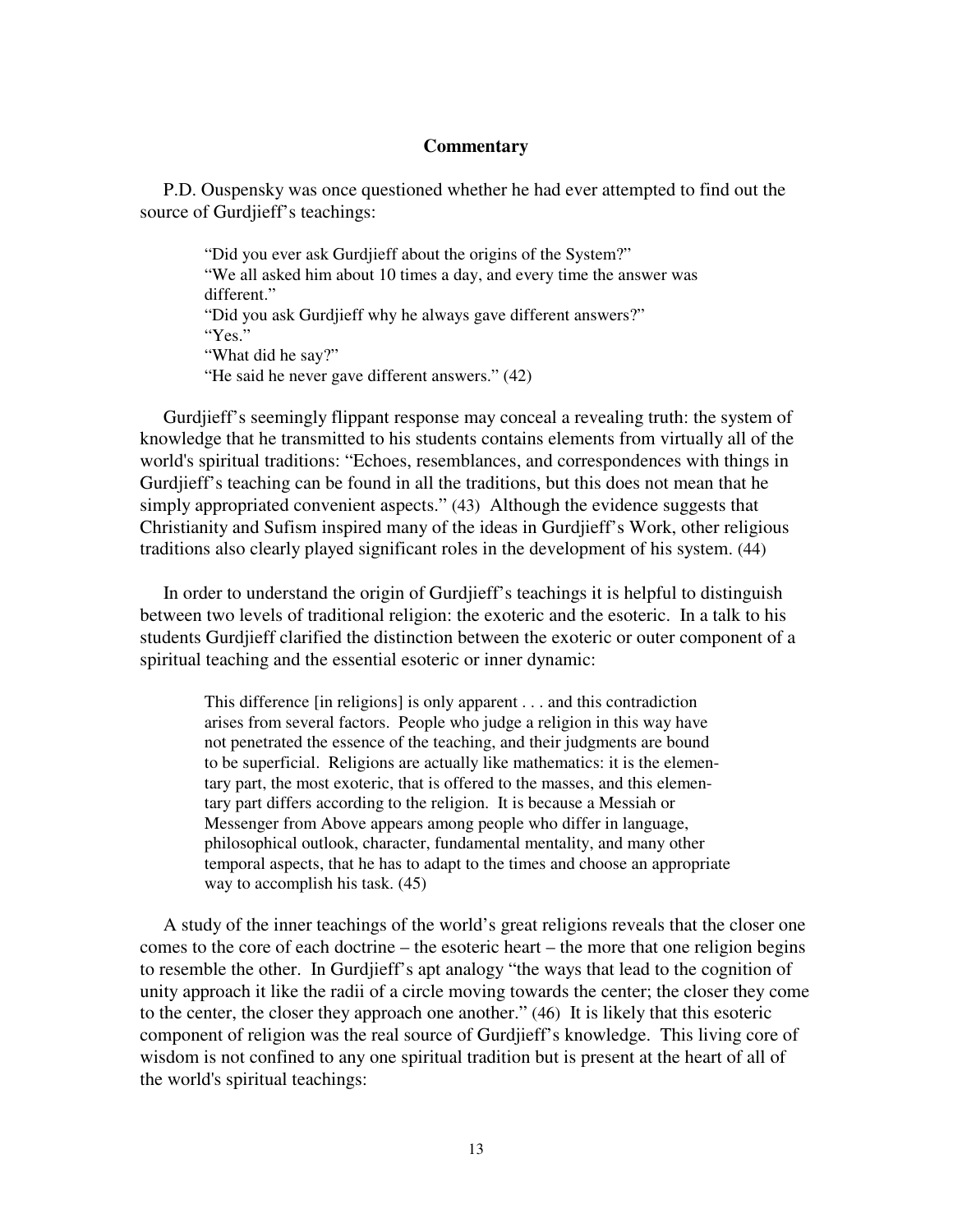The essence of all religions . . . is the same, affirmed Mr. Gurdjieff. Fundamentally, they are all concerned with only one thing – evolution. The teaching of each great master enables his pupils to follow a certain evolutionary path, and to arrive at a level where contact with the highest cosmic force becomes possible. At their root, all the teachings are one and the same, each having as its purpose to help us attain this possibility. (47)

 It is possible that Gurdjieff connected with a living source of perennial esoteric wisdom that lies at the heart of each of the world's spiritual traditions, yet transcends the outer forms of each teaching. This 'universal spirituality' is recognized by many historical and contemporary teachers of traditional religious paths. For instance, St. Augustine maintained that Christianity existed before the time of the historical Jesus. And Murat Yagan and other Sufi teachers (48) hold that the spiritual heart of Sufism predates and is independent of Islam: "The term "Sufism" is often related to the mystical teachings of Islam, but it may also be understood as something which existed long before the Prophet Muhammad, something which is not limited to the religion of Islam." (49)

 This universal teaching of human spiritual evolution is preserved, according to tradition, by initiates who are sometimes referred to as an Inner Circle of Humanity. Gurdjieff may have discovered an esoteric school connected with the Inner Circle somewhere in the East and was there prepared for a teaching mission in the West. This would suggest that Gurdjieff did not originate his System but was acting as a transmitter of ancient knowledge adapted to the needs of the contemporary world:

> It wasn't that he collected bits and pieces from the great traditions and contrived some proprietary teaching. Rather, he seems to have been able to gain access to several primary sources and to make their knowledge authentically his own. If every real teaching derives from some overarching revelation, he must also have had some centering experience or experiences that connected him to the Source, to what is central. He was returning to the source of the perennial wisdom. He called it the Great Knowledge, "the powerful ancient stream of true knowledge of being." (50)

 In *Meetings with Remarkable Men* Gurdjieff speaks of a community he called the 'World Brotherhood' which represented the universal human aspiration for spiritual truth and understanding:

 Any man could enter, irrespective of the religion to which he formerly belonged . . . Among the adepts of this monastery there were former Christians, Jews, Mohammedans, Buddhists, Lamaists, and even one Shamanist. All were united by God the Truth. (51)

 Whether or not the 'World Brotherhood' is metaphor or historical reality may be irrelevant. It points to the possibility that there is an ancient universal teaching of human spiritual transformation, leading to inner freedom and liberation, that is at the heart of all religious formulations and historical manifestations: "Gurdjieff . . . regarded knowledge of reality – what he called true "knowledge of being" – as a stream flowing from remote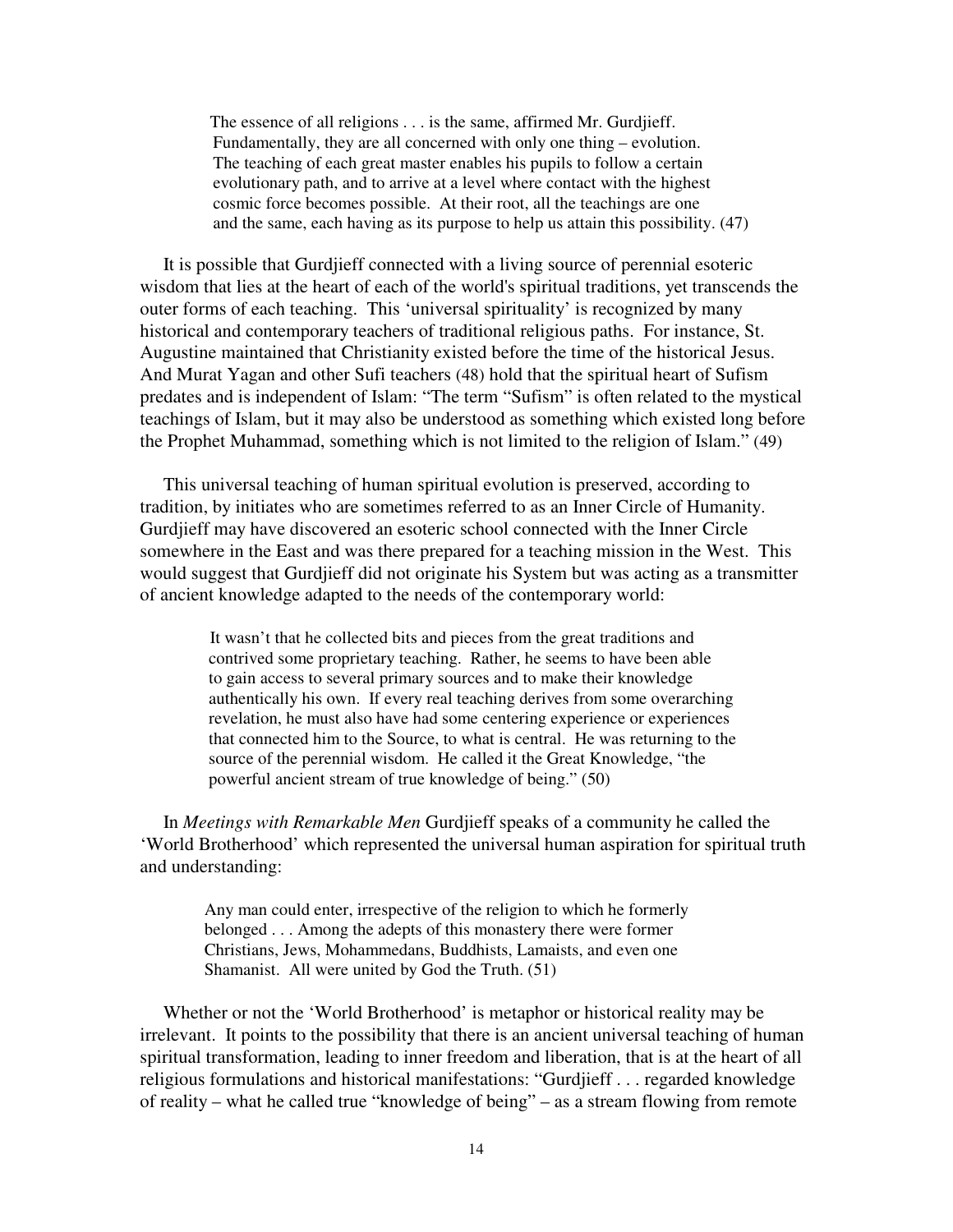antiquity, passed on from age to age, from people to people, from race to race." (52) The ultimate source of Gurdjieff's teaching may lie not in the visible footprints of history, but in the timeless universal dimension of Consciousness and Being that is the spiritual heart of each human being.

# **NOTES**

- (1) Boris Mouravieff *Ouspensky, Gurdjieff and Fragments of an Unknown Teaching* (Chicago: Praxis Institute Press, 1997), p. 16.
- (2) Jeanne de Salzmann *The Reality of Being* (Boston: Shambhala, 2010), p. 295.
- (3) Louis Pauwels *Gurdjieff* (New York: Samuel Weiser, 1975), pp. 176-177.
- (4) P.D. Ouspensky *In Search of the Miraculous: Fragments of an Unknown Teaching* (New York: Harcourt, Brace & World, 1949), p. 15.
- (5) William Patterson succinctly summarizes Gurdjieff's process of reconstituting the original Fourth Way teaching in the web document "Gurdjieff and Christianity" (www.gurdjieff-legacy.org):

 After rediscovering the essential principles and ideas, Gurdjieff travelled to Persia, the Hindu Kush, and elsewhere to reassemble the complete teaching from the many elements that had migrated northward over time. He then reformulated the teaching, which he called the Fourth Way, for our contemporary understanding and introduced it to the West . . . Its origin is prehistoric – predating the ancient Egyptian religion, Judaism, Zoroaster, the Avesta and the Hindu Rig Veda.

- (6) P.D. Ouspensky *In Search of the Miraculous: Fragments of an Unknown Teaching* (New York: Harcourt, Brace & World, 1949), p. 286.
- (7) James Webb *The Harmonious Circle: The Lives and Works of G.I. Gurdjieff, P.D. Ouspensky, and Their Followers* (Boston: Shambhala, 1987), p. 540.
- (8) While Gurdjieff's psychological ideas are similar to those found in many Eastern and Western spiritual traditions, many of his cosmological ideas cannot be readily identified in other traditional teachings. Although certain aspects of his cosmology appear in the works of Plato, Pythagoras, the Gnostics and Western occult teachings, there are others for which researchers have been unable to find sources or correspondences anywhere in metaphysical and spiritual literature.
- (9) John Bennett *Gurdjieff: A Very Great Enigma* (New York: Samuel Weiser, 1973), pp. 1-2.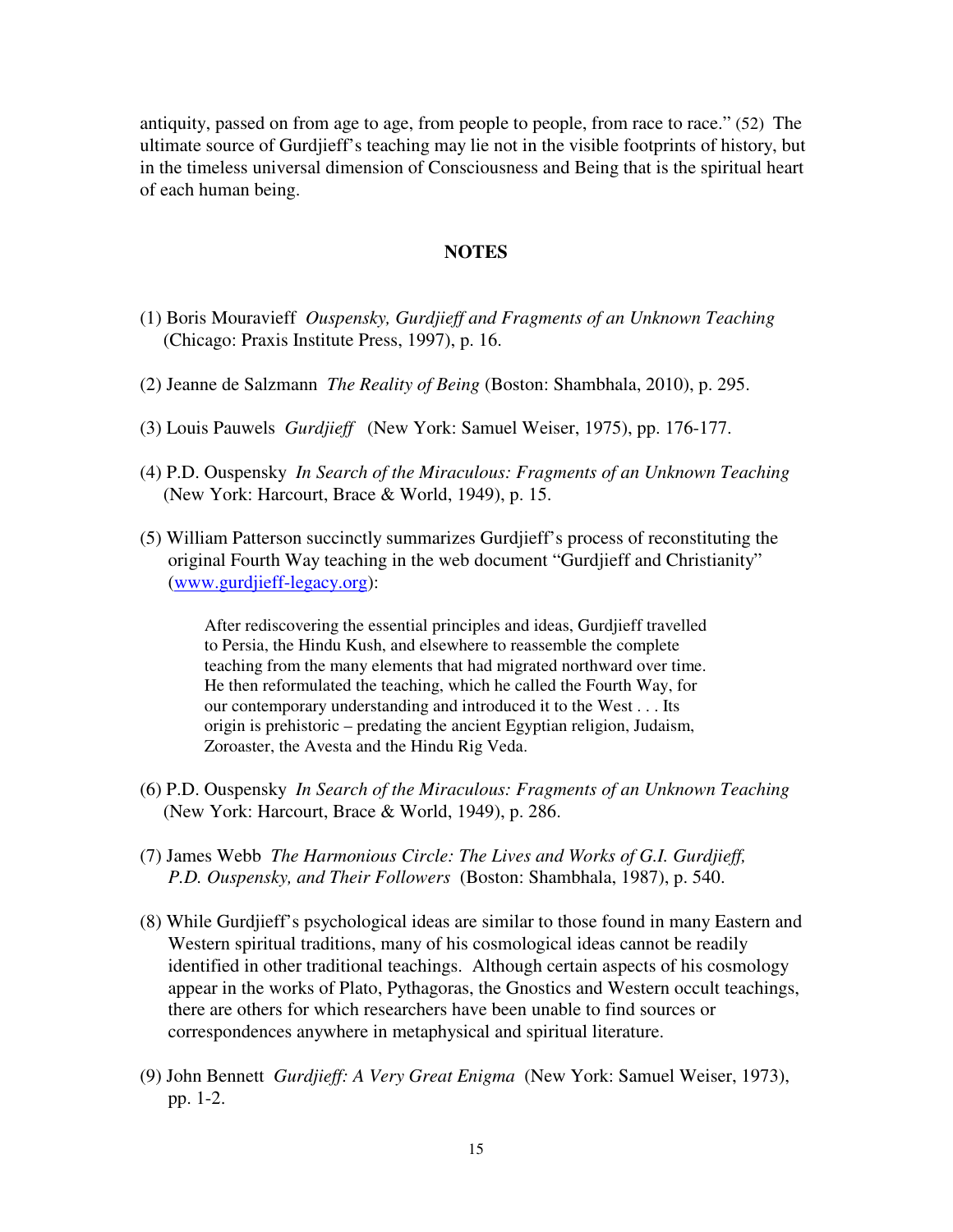- (10) Jacob Needleman "Introduction" in Jacob Needleman (ed.) *The Inner Journey: Views from the Gurdjieff Work* (Sandpoint, Indiana: Morning Light Press, 2008), p. xxvii.
- (11) Boris Mouravieff *Ouspensky, Gurdjieff and Fragments of an Unknown Teaching*  (Chicago: Praxis Institute Press, 1997), p. 16.
- (12) P.D. Ouspensky, A.R. Orage and Maurice Nicoll were well-versed in Christian teachings. Maurice Nicoll provides an insightful analysis of the esoteric and psychological meaning of the Gospels from a Gurdjieffian perspective in *The New Man: An Interpretation of Some Parables and Miracles of Christ (Baltimore:* Penguin Books,1973).
- (13) Robin Amis "Mouravieff and the Secret of the Source" *Gnosis Magazine* Summer 1991, p. 47.
- (14) According to historical sources, the Essene Brotherhood was founded 1200 years before the birth of Christ and flourished between 200 BCE and 200 CE. The Brotherhood was located in isolated communities near the Dead Sea and practised asceticism, held property in common and sought mystical communion with God. Gurdjieff believed that the Essenes preserved very ancient wisdom and were able to influence the growth of plants through music. Some of Gurdjieff's sacred dances are said to be derived from the Essenes.
- (15) P.D. Ouspensky *In Search of the Miraculous: Fragments of an Unknown Teaching* (New York: Harcourt, Brace & World, 1949), p. 102.
- (16) William Patterson *Taking With the Left Hand* (Fairfax, California: Arete Communi cations, 1996), pp. 74-75.
- (17) The modern symbolic approach to the study of ancient Egyptian history was pioneered by scholar R.A. Schwaller de Lubicz in his major work *The Temple of Man*. John Anthony West carefully studied the writings of de Lubicz and concluded that Egyptian civilization was much older than commonly believed and that the historical Egypt was predated by a much earlier civilization that was the source of later developments.

 In *Meetings with Remarkable Men* Gurdjieff related that he found a map of pre-sand Egypt that amazed and astonished him. Some have speculated that the map may have included the Sphinx, which conventional scholars believe was carved around 2500 BCE. However, some researchers such as Robert Schoch argue that the Sphinx is much older, perhaps dating from 7500 BCE or even earlier, at a time when Egypt had a much wetter climate and was lush with vegetation.

 Fourth Way author William Patterson postulates that Gurdjieff's teachings can be traced to prehistoric Egypt, where it was transmitted from Abyssinia (Ethiopia). He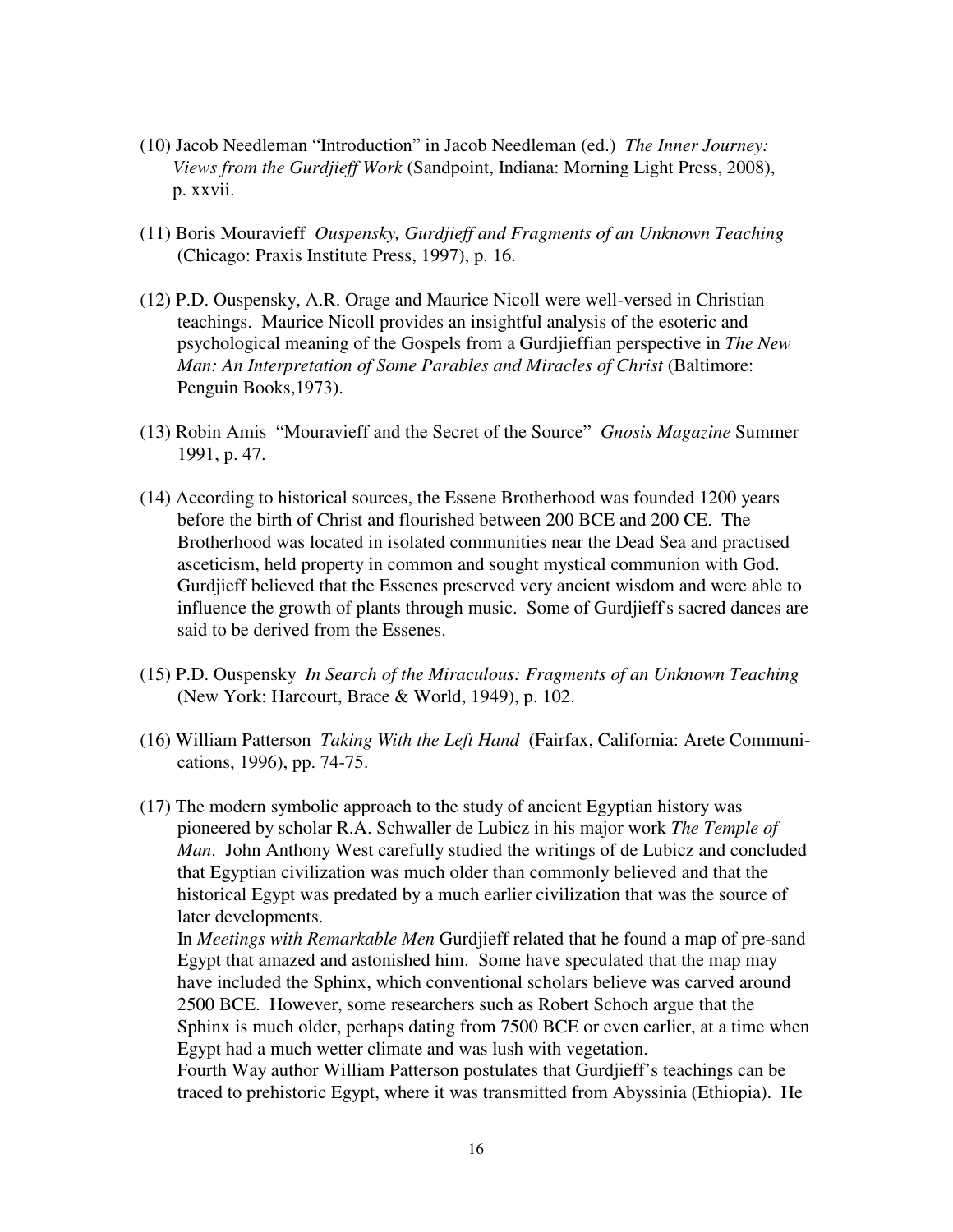further speculates that the original source was mythical Atlantis and that after a cataclysmic flood inundated their island home, the survivors migrated to Central Africa and eventually Egypt where the teaching was formulated and expressed as 'esoteric Christianity' predating the birth of Christ. This is consistent with the version of ancient history related by Gurdjieff in *Beelzebub's Tales to His Grandson*. He writes that following a great natural disaster that sank the island of Atlantis, the surviving members of an esoteric Atlantean society, known as the 'Akhaldans,' migrated to Egypt where they ushered in a new spiritually-based civilization.

- (18) G.I. Gurdjieff *Beelzebub's Tales to His Grandson: An Objectively Impartial Criti cism of the Life of Man* (London: Routledge & Kegan Paul, 1950), p. 1009.
- (19) G.I. Gurdjieff *Meetings with Remarkable Men* (London: Routledge & Kegan Paul, 1971), p. 227.
- (20) Anna Challenger writes in *Philosophy and Art in Gurdjieff's Beelzebub* (Amsterdam: Rodopi Press, 2002), pp. 29-30) that:

 Despite the measures he took to conceal information regarding his past, Gurdjieff's debt to Sufism is evident. When he spoke of places he had been and people with whom he had studied, it was often in the context of stories that contained obvious exaggeration and contradiction, most likely with the purpose -- in accord with Sufi tradition -- of discouraging identification, of shifting focus from himself to his teaching. But given all the obscurity surrounding his searching years, Gurdjieff's connection with Sufism is undeniable.

- (21) John Bennett *Gurdjieff: Making a New World* (New York: Harper & Row, 1973), p. 135.
- (22) In *The Teachers of Gurdjieff* (London: Victor Gollancz, 1973, pp. 56-57), Rafael Lefort explains the importance of interacting with a teacher in the process of spiritual development:

 The teacher transmits to the pupil the baraka he himself receives from his own master. This baraka works on the pupil according to the time, place and need and the circumstances in which he finds himself. If the baraka is to produce a specific effect on the person, then it is possible that the effect can only be created if the person is in a certain geograph ical region and in a certain time relationship with the teaching.

- (23) Anna Challenger *Philosophy and Art in Gurdjieff's Beelzebub* (Amsterdam: Rodopi Press, 2002), p. 14.
- (24) Anna Challenger argues in *Philosophy and Art in Gurdjieff's Beelzebub* (Amsterdam: Rodopi Press, 2002), pp. 13-14) that: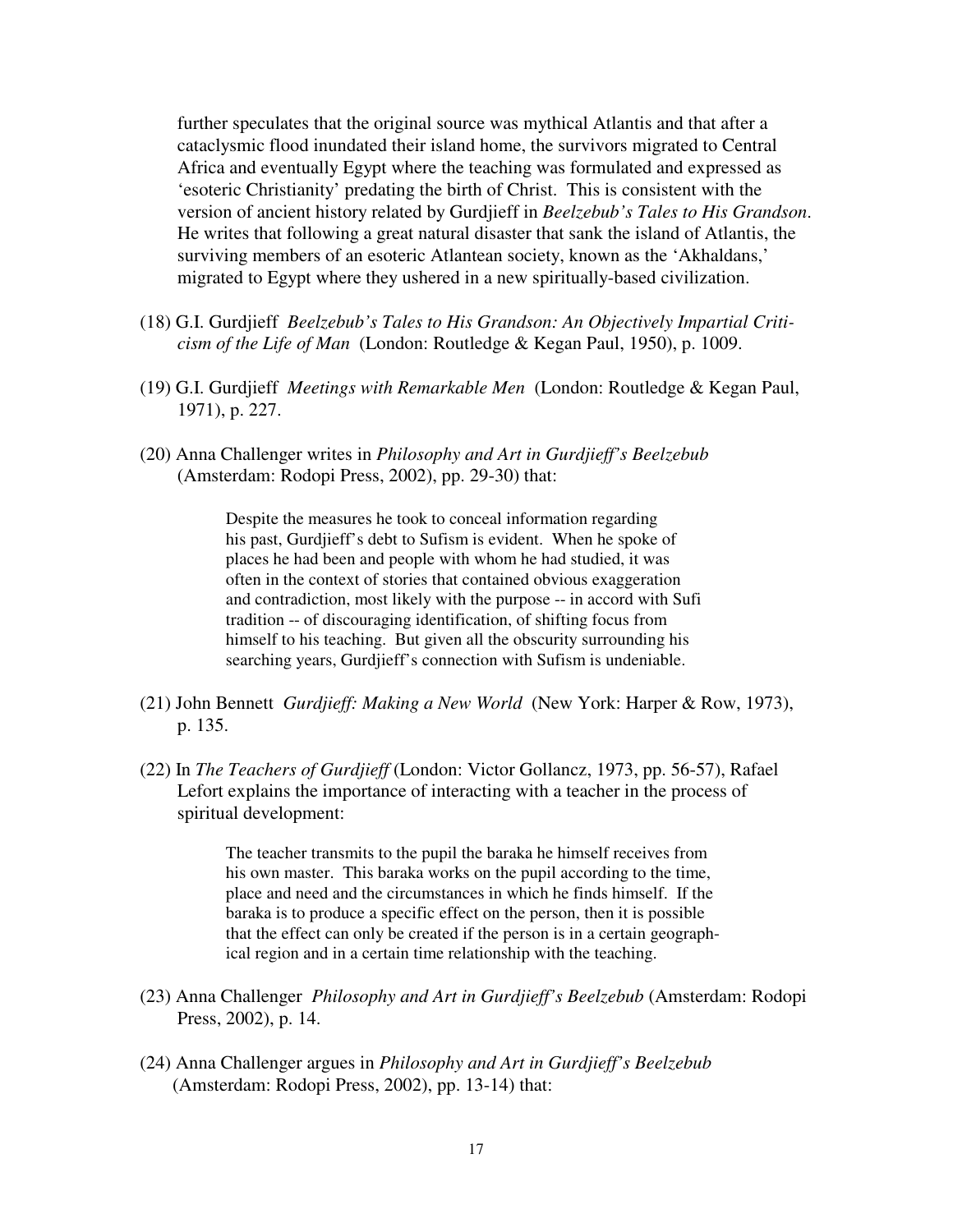As Gurdjieff cites the Mevlevi order as a source of his sacred gymnastics, his purposes in teaching dance must have coincided with those of the Whirling Dervishes. In fact, P.D. Ouspensky records that he and Gurdjieff once attended a performance of the Mevlevi in Constantinople and that Gurdjieff took the occasion to explain how the whirling of the dervishes is, among other things, a demanding mental exercise based on a complicated number system, like the movements he had taught Ouspensky and others.

- (25) Mohammad Tamdgidi in his PhD dissertation *Mysticism and Utopia: Towards the Sociology of Self-Knowledge and Human Architecture (A Study in Marx, Gurdjieff and Mannheim)* argues that the word 'Sarmoung' is an encrypted secret code that can be deciphered by the Sufi system of alphabetical numerology whereby each component of the Arabic/Persian alphabets is associated with numerical values. For instance, substituting the numerical equivalents for the letters S, R, M, U and N  $(60, 200, 40, 6$  and 50) produces three associated numbers  $-300, 50$  and 6. When These numbers are translated back to their associated alphabets they yield the letters SH, N and U which in various combinations point to concealed meanings in the original word 'Sarmoung.' For example, NUSH = sweet as honey, an allusion to the bee, an ancient symbol of collecting and preserving esoteric knowledge. The various hidden meanings that Tamdgidi uncovered in the word 'Sarmoung' are all associated with aspects of Gurdjieff's teaching enterprise in the West. Excerpts from Tamdgidi's dissertation can be found at www.Gurdjieff-Bibliography.com.
- (26) In *Meetings with Remarkable Men* (London: Routledge & Kegan Paul, 1971, p. 18), Gurdjieff characterizes the teaching tales of the East as "sacred writings" which exert a spiritual influence on the reader or listener:

 These texts -- and I speak particularly of the *Thousand and One Nights* - are works of literature in the full sense of the word. Anyone reading or hearing this book feels clearly that everything in it is a fantasy, but fantasy corresponding to truth, even though composed of episodes which are quite improbable for the ordinary life of people.

- (27) In *The People of the Secret* (London: Octagon Press, 1983, p. 166), Ernest Scott claims that Beelzebub is the anglicized equivalent of *B'il Sahab*, which is Arabic for 'the man with a motive or aim.'
- (28) Ernest Scott *The People of the Secret* (London: Octagon Press, 1983), pp.166-7.
- (29) Anna Challenger *Philosophy and Art in Gurdjieff's Beelzebub* (Amsterdam: Rodopi Press, 2002), p. 26.
- (30) Nasrudin's role of the 'wise fool' calls to mind Gurdjieff's conscious role-playing and unconventional behaviour with his students, which is similar to that of teachers who follow the 'Path of Blame' in order to illustrate common human patterns of mechanical and conditioned behaviour.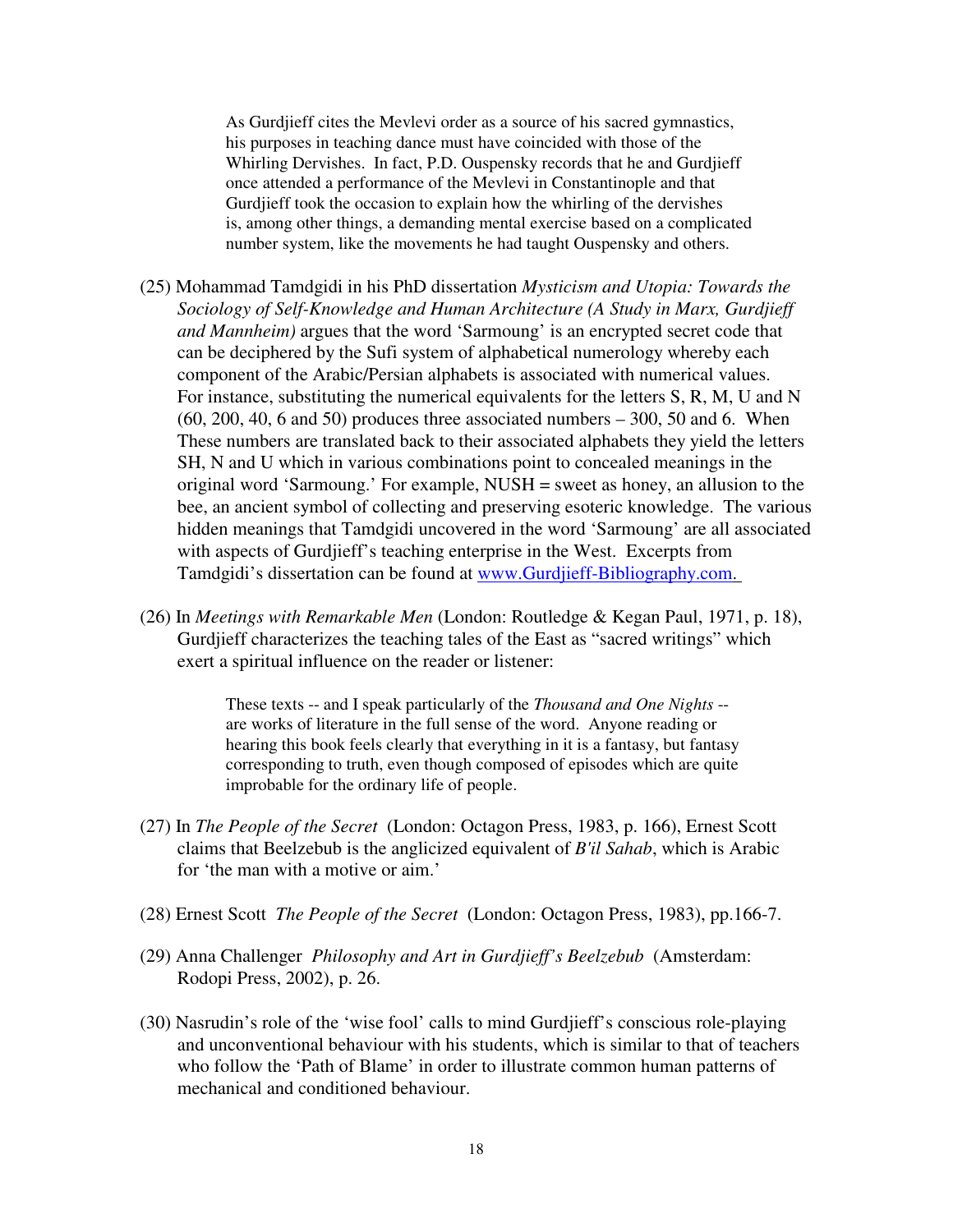(31) In the 1950s, following Gurdjieff's death, John Bennett travelled extensively in the Near and Middle East. In *Gurdjieff: Making a New World* (New York: Harper & Row, 1973, p. 79) he describes his contacts with Naqshbandi Sufi schools:

> I met several schools of the Naq'shbandi dervishes and found that organization and methods corresponded to a remarkable degree with Gurdjieff's description. The Naq'shbandis are known to be the suc cessors of the Khwajagan and they are similarly engaged in practical undertakings for the good of society. This is said to be a mark of a Fourth Way school. They also attach importance to balanced develop ment of all sides of man's nature.

- (32) According to tradition, the School called the Khwajagan ('Masters of Wisdom') was the original source of esoteric teaching dating from remote antiquity before the 'Flood.' In *The Masters of Wisdom* John Bennett proposes that the Khwajagan were the forerunners of the Naqshbandi Sufi tradition and may have been linked to the Sarmoung Brotherhood.
- (33) Murat Yagan *The Teachings of Kebzeh* (Vernon, B.C.: Kebzeh Publications, 1995) p. 11.
- (34) Idries Shah *The Way of the Sufi* (London: Octagon Press, 1984), p. 40.
- (35) Ernest Scott *People of the Secret* (London: Octagon Press, 1983), p. 168.
- (36) James Webb *The Harmonious Circle: The Lives and Works of G.I. Gurdjieff, P.D. Ouspensky, and Their Followers* (Boston: Shambhala, 1987), p. 529.
- (37) James Webb *The Harmonious Circle: The Lives and Works of G.I. Gurdjieff, P.D. Ouspensky, and Their Followers* (Boston: Shambhala, 1987), p. 530.
- (38) Ravi Ravindra discusses some of the evidence for this influence in "Gurdjieff Work and the Teaching of Krishna" in Jacob Needleman and George Baker (eds.) *Gurdjieff: Essays and Reflections on the Man and his Teachings* (New York: Continuum, 1996, pp. 214-215):

 Gurdjieff travelled widely and may have been influenced by the various strands of the vast Indian tradition, either directly or indirectly, through Tibet and other parts of Asia. He refers to India on many occasions in his writings, often with the suggestion that in ancient times, if not now, esoteric schools with real knowledge had existed there. He even referred to himself as a 'Hindu' in his first public pronouncements in a Moscow newspaper in 1914 regarding the performance of 'an Indian mystery play' called *The Struggle of the Magicians*. This particular instance may not be anything more than a useful role-playing, but there is no doubt that he was very knowledgeable about Indian traditions and often mercilessly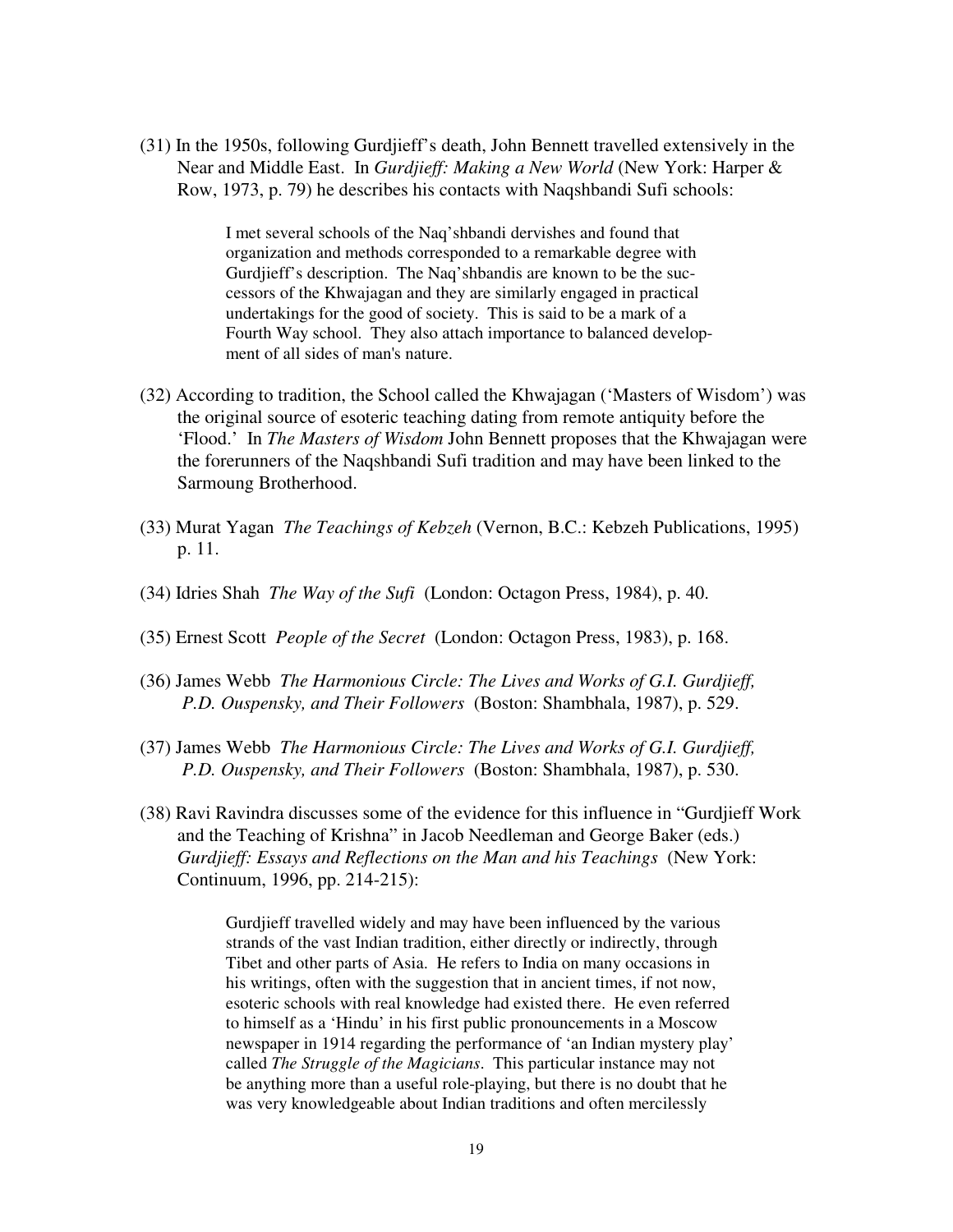critical of their exaggerations and of the many fads derived from India current in the occult and spiritual circles of his day.

- (39) P.D. Ouspensky *In Search of the Miraculous: Fragments of an Unknown Teaching* (New York: Harcourt, Brace & World, 1949), p. 286.
- (40) P.D. Ouspensky *In Search of the Miraculous: Fragments of an Unknown Teaching* (New York: Harcourt, Brace & World, 1949), p. 287.
- (41) Idries Shah makes this point in *The Commanding Self* (London: Octagon Press, 1994, p. 286.):

 The Enneagon, or nine-pointed figure, is by no means unknown in 'occult' circles in the West. I remember a drawing of it from a manuscript in the Library of Grenoble, for instance . . . It came to Europe with the Kabbala, based on the quite well-known mathematical work of the ancient Arab philosopher Ibn el-Laith, and this fact is mentioned in the *Legacy of Islam*, in the chapter of mathematics. It was thus by no means unknown in medieval circles.

- (42) Merrily E. Taylor (ed.) *Remembering Pyotr Demianovich Ouspensky* (New Haven: Yale University Library, 1978), pp. 31-32.
- (43) Frank Sinclair *Of the Life Aligned* (U.S.A.: Xlibris, 2009), p. 45.
- (44) Ravi Ravindra discusses the universal nature of Gurdjieff's teachings in "Gurdjieff Work and the Teaching of Krishna" in Jacob Needleman and George Baker (eds.) *Gurdjieff: Essays and Reflections on the Man and his Teachings* (New York: Continuum, 1996, p. 216):

 Gurdjieff was a traditionalist, although from all accounts a very untraditional one, in the sense that he had enormous respect for the traditions and believed that all the major traditions once carried a kernel of truth which has, in gen eral, been lost and which may be recovered from the fragments which have been preserved in the sacred texts and ceremonies of many religions. He referred to his Work as "esoteric Christianity," but one feels that, in other contexts, he might have called it "esoteric Buddhism" or "esoteric Islam" as well.

- (45) Tcheslaw Tchekhovitch *Gurdjieff: A Master in Life* (Toronto: Dolmen Meadows Editions, 2006), p. 45.
- (46) P.D. Ouspensky *In Search of the Miraculous: Fragments of an Unknown Teaching* (New York: Harcourt, Brace & World, 1949), p. 285.
- (47) Tcheslaw Tchekhovitch *Gurdjieff: A Master in Life* (Toronto: Dolmen Meadows Editions, 2006), p. 43.